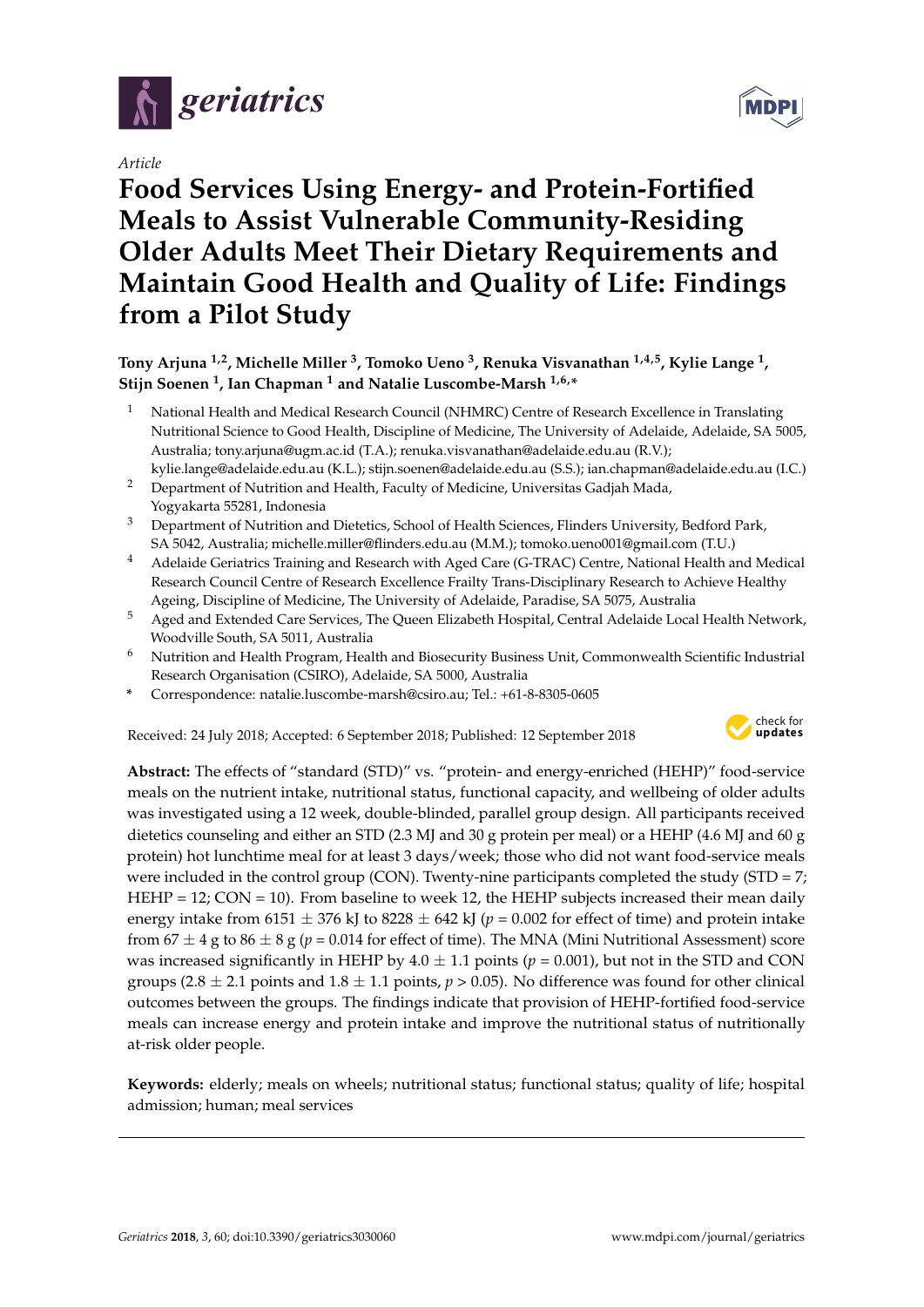## **1. Introduction**

In Asia, Europe, and the United States, the prevalence of poor nutrition is high among hospitalized and institutionalized older people and is increasing in community-living adults aged 65 years and older [\[1,](#page-14-0)[2\]](#page-14-1). Similar trends are occurring in Australia [\[3](#page-14-2)[,4\]](#page-14-3), with  $\sim$  5%–10% of community-living older adults identified as being malnourished, and ~30%–40% 'at risk' of malnutrition [\[5,](#page-14-4)[6\]](#page-14-5). Poor nutrition, particularly energy and protein malnutrition, has significant negative consequences including reduced muscle, cognitive and immune dysfunction, greater hospitalizations (number and length of stay), and premature entry into age-care homes [\[7,](#page-14-6)[8\]](#page-15-0); all contribute substantially to increasing national healthcare expenditures across the world [\[9–](#page-15-1)[11\]](#page-15-2).

Access to affordable, high-quality nutrition that meets the requirements of older people is pivotal to the prevention and management of undernutrition in older people [\[11\]](#page-15-2). Meals-on-Wheels (MOW), a community health-service provider available in Australia, Canada, Ireland, the United Kingdom, and the United States, supports older people to live independently by providing healthy meals to their homes [\[12\]](#page-15-3). Ongoing government subsidization is pivotal for the financial viability of these food services and therefore it is important for them to demonstrate compliance with regulatory guidelines as well as the magnitude of their impact on the health and wellbeing of their clients [\[13\]](#page-15-4). While our group recently performed an audit of standard (STD) and protein- and energy-enriched (HEHP) meals from MOW South Australia Inc. (Adelaide, Australia) and demonstrated that the meals met the voluntary Home and Community Care (HACC) program guidelines and contributed to the daily energy and protein recommended daily intakes (RDIs) of older adults, a major limitation of that study was that we did not assess how the meals were actually being consumed by older adults [\[14\]](#page-15-5). To date, two separate Australian studies have reported that RDIs, including for protein, iron, calcium, thiamine and riboflavin, were not being achieved even though intakes were improved by the provision of standard MOW lunchtime meals; for example, 30%–45% of MOW clients still fell short of the RDI for protein despite consuming the meals [\[15,](#page-15-6)[16\]](#page-15-7).

Previously, we have shown that recipients, compared to nonrecipients of MOW in Australia, had fewer hospital admissions and reduced length of hospital stay over a 12-month period [\[17\]](#page-15-8). Whilst the two Australian studies have demonstrated that food services like Meals on Wheels can increase the nutritional intake of older adults, another study reported that significant improvements in body weight, and nutritional and functional status (over 6 months) for 'at-risk' and 'malnourished' older people were related, predominantly, to body mass index (BMI) and age, rather than to the nutrition being delivered by MOW in the form of a lunchtime meal [\[18\]](#page-15-9). The reasons why RDIs were not being met included splitting meals across the day, sharing meals, and large portion sizes that led to food wastage.

Accordingly, the aim of the study was to compare the effects of fortified and nonfortified hot lunchtime meals at least three days/week combined with standard dietetic counselling, compared to dietetic counselling only (no meal provided), on the primary outcomes of energy and protein intakes and nutritional status. Secondary outcomes, including physical capacity, general and psychological wellbeing, quality of life, and hospitalizations (number and duration of stay), and the level of satisfaction with meals and general service provided by the meal service, were also measured.

## **2. Materials and Methods**

# *2.1. Participants*

Individuals aged 70 years or greater and perceived to be 'at risk' of poor nutrition and in need of nutritional support were recruited from MOW South Australia Inc., via advertisements on community notice boards from general-practice clinics and local hospitals (particularly the dietetic departments); most individuals from the MOW South Australia Inc. database had been referred to that service within ≤3 months. Following referral, each individual was seen by a MOW client-assessment officer to explain the study, obtain written informed consent for their name and contact details to be forwarded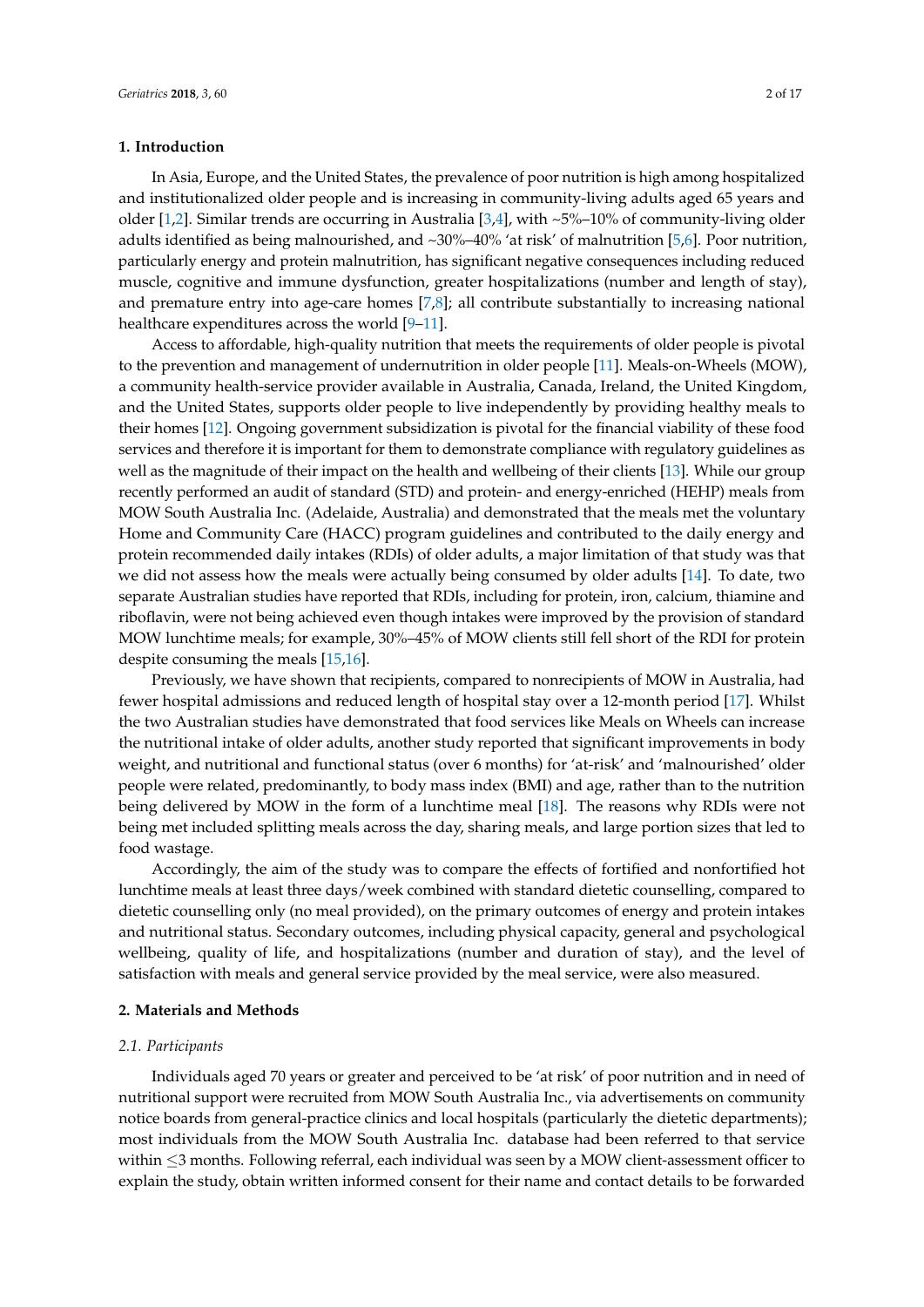to the university research team, and to answer several short questions to determine if they met three or more of the following criteria: (1) obviously underweight/frail; (2) reduced appetite; (3) unintentional weight loss over the past year; (4) unable to shop; (5) unable to prepare food for self; (6) is unable to feed self; (7) mouth or teeth swallowing problems; (8) obviously overweight, affecting quality of life; (9) unintentional weight gain over the past year; (10) special diet (Supplementary Table S1). Individuals identified as having three or more of these 10 eligibility criteria were referred to a member of the research team to determine full eligibility for the trial. Inclusion criteria included a Mini Nutritional Assessment (MNA) score > 17  $\leq$  23.5 and/or a BMI < 24.0 kg/m<sup>2</sup>, plus having reported reduced appetite or unintentional weight loss over the past year and unable to shop or prepare food. Participants were excluded if they had a clinical diagnosis of dementia or significant depression, or were severely malnourished.

Individuals were allocated to the control group when they met the eligibility criteria but for personal reasons (i.e., received help with meals from family or friends, perceived themselves to be healthy, or refused assistance) did not want to receive support from MOW. Individuals were free to withdraw from the study at any time without affecting their ongoing or future relationship with MOW or the research team.

Ninety-five older individuals who had been in the MOW database for less than  $\sim$ 3 months and were only purchasing 1 to 2 meals weekly, or intermittently, were referred to the study. An additional 22 individuals were referred from other sectors of the community including the database of the Royal Adelaide Hospital Testosterone Study (i.e., *n* = 17) and self-referral (*n* = 5). Of these 117 individuals, 29 did not have 3 or more of the key criteria and 47 did not wish to participate for various personal reasons, including being too busy or waiting to be admitted to a hospital or nursing home.

## *2.2. Study Design*

This pilot study had a 12-week double-blinded parallel-group design. The study was conducted between September 2012 and September 2013 at Flinders University and the University of Adelaide, Adelaide, Australia. MOW recipients were randomized to either the STD group or the HEHP group. In addition, there was a CON group that contained eligible participants who declined MOW services. Both the recipients of MOW services and the researchers were unaware of meal allocation to STD or HEHP, and participant randomization was performed by MOW staff who took no part in data collection or analyses. Meals were provided for at least 3 days per week. The Southern Adelaide Clinical Human Research Ethics Committee and the University of Adelaide Human Research Ethics Committee approved the study (Approval Number: 510.11). The trial was registered with the Australia and New Zealand Clinical Trial Registry [\(www.anzctr.org.au,](www.anzctr.org.au) registration number ACTRN12612000986875). All participants provided written informed consent prior to their inclusion.

#### *2.3. Nutritional Intervention*

At baseline prior to commencing the intervention, the STD, HEHP, and Control groups received 1 h of dietetic counselling from a qualified dietitian who estimated each individual's energy requirements using the Schofield equation and other nutrient requirements based on Australian Nutrient Reference values [\[19,](#page-15-10)[20\]](#page-15-11). Individuals were given strategies on how to achieve their RDIs.

In addition to basic dietetic counselling and monitoring, participants who were randomized to either STD or HEHP received MOW meals that were packed at a commercial kitchen facility located at Kent Town, Adelaide and that had been cooked by 1 of 3 trained chefs who were full-time employees of MOW South Australia Inc. All meals represented the typical 3-course hot lunchtime meal provided by MOW South Australia Inc., i.e., each lunchtime meal included a soup, a main dish, and a dessert. Recipes for the HEHP main course remained largely the same as for the STD main course; the energy and protein content of the STD meal was manipulated by fortifying the recipes of the soups and desserts with skim-milk powder, Beneprotein, Sustagen Hospital Formula (supplied from Nestlé Australia Ltd., New South Wales, Australia), cream, custard, and extra cheese, margarine, or oil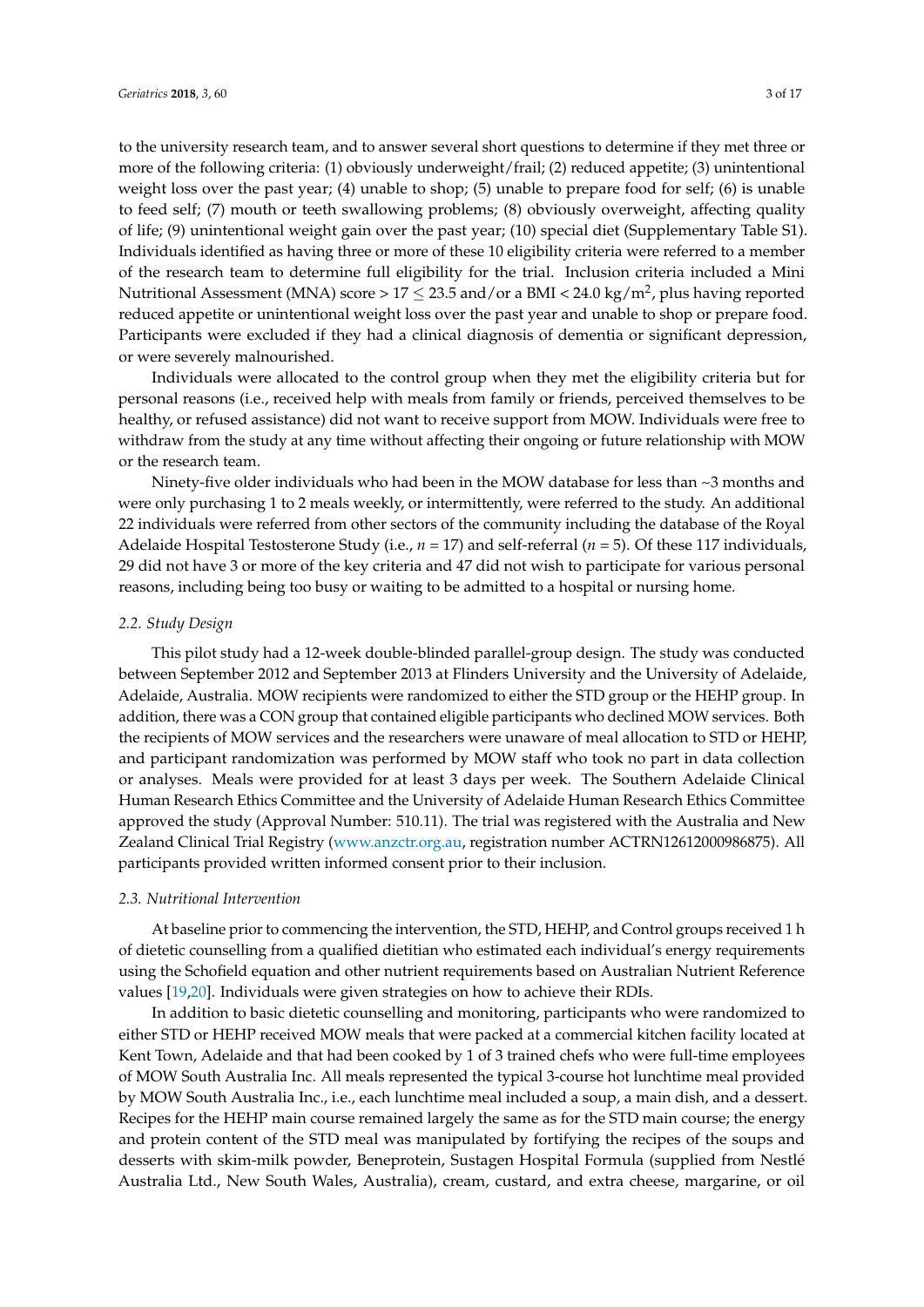incorporated for the gravies/sauces. Participants consumed their usual home-prepared food for other meal times throughout the day. The final energy and protein content of the prescribed STD meals was ~2.3 MJ and 30 g protein, while the prescribed HEHP meals contained 4.6 MJ and 60 g protein; hence, the STD contained ~33% and HEHP meals contained ~66% of estimated daily energy and protein requirements.

## *2.4. Outcome Assessment Methods*

All outcomes were determined at baseline and week 12 by a trained research dietitian, and all measurements were performed in the homes of participants.

Energy and macronutrient intake, determined at baseline and week 12 using multipass dietary recalls (i.e., recalls over 2 weekdays and 1 weekend day), which were conducted with each participant as a face-to-face interview by a trained dietitian [\[21,](#page-15-12)[22\]](#page-15-13).

Nutritional status was determined using indices of: (1) BMI, in which body weight was measured using Tanita digital scales (Model BF-679 W, Western Australia, Australia) while participants wore light clothing and no shoes and height was measured using a portable stadiometer (Seca 213 Potable Stadiometer, Seca, CA, USA); (2) skinfold at midarm; (3) the circumferences of midarm and calf; (4) MNA (a score of <17 indicates that the participant is malnourished, 17–23.5: at risk of malnutrition, >23.5: well-nourished); and (5) the Simplified Nutritional Appetite Questionnaire (SNAQ; a score of ≤14: significant risk of ≥5% weight loss within 6 months, >14: no risk of weight loss) [\[23](#page-15-14)[,24\]](#page-15-15). Physical capacity was determined from the following indices: (1) handgrip strength test using a calibrated dynamometer (Jamar Dynamometer, IL, USA); and (2) gait speed measured using the self-paced 3-meter walk test [\[25–](#page-15-16)[27\]](#page-15-17). Both anthropometric and physical-capacity measurements were performed in triplicate and the average of the three values represented the final values used in the analysis.

General wellbeing and quality of life over the last week were determined using the Hawthorne Quality of Life questionnaire (AQoL version 1; continuous scale between 0 and 45 (unweighted scoring), with lower scores indicating better quality of life). Psychological wellbeing was determined using the Geriatric Depression Scale questionnaire (GDS; a score of >5: suggestive of depression, >9: almost always depression) [\[28,](#page-15-18)[29\]](#page-16-0).

Hospital admission, length of hospital stay (LOS), frequency of falls over the last 3 months were self-reported by participants and/or their family at time of incidence; level of satisfaction with meals and general service provided by MOW, including strengths and weaknesses, were determined using an anonymous survey at week 12.

## *2.5. Data Analysis*

The dietary recalls were analyzed using FoodWorks version 6.2 (Xyris Software, Highgate Hill, Queensland, Australia) and the Australian nutrient composition database [\[30\]](#page-16-1). Nutrient contents of the STD and HEHP meals were calculated based on recipes provided by the MOW South Australia Inc. In addition, where participants consumed homemade meals or snacks, the nutrition-information panels from all food products/ingredients used within the recipe were used to estimate the nutrient composition per serve. For each participant, measurement of each daily nutrient intake was expressed as a percentage of their RDIs. For each question in the meal and service survey, the frequency of respondents to each answer was determined.

One-way analysis of variance (ANOVA) and independent-sample t-tests were used to compare differences in all baseline characteristics, and to determine differences between participants classified as completers (as per protocol) and noncompleters.

There were  $30\%$  ( $n = 12$ ) of participants who did not complete the 12 week pilot study as per protocol, and therefore intention-to-treat (ITT) analysis using multiple imputation (using 20 imputations for all outcomes) was used to determine the effect of group on the change from baseline to week 12 for all outcomes; this type of analysis reduces bias that occurs if only completers' data were analyzed and provides a more reliable estimate of true effect size [\[31\]](#page-16-2). Furthermore, compared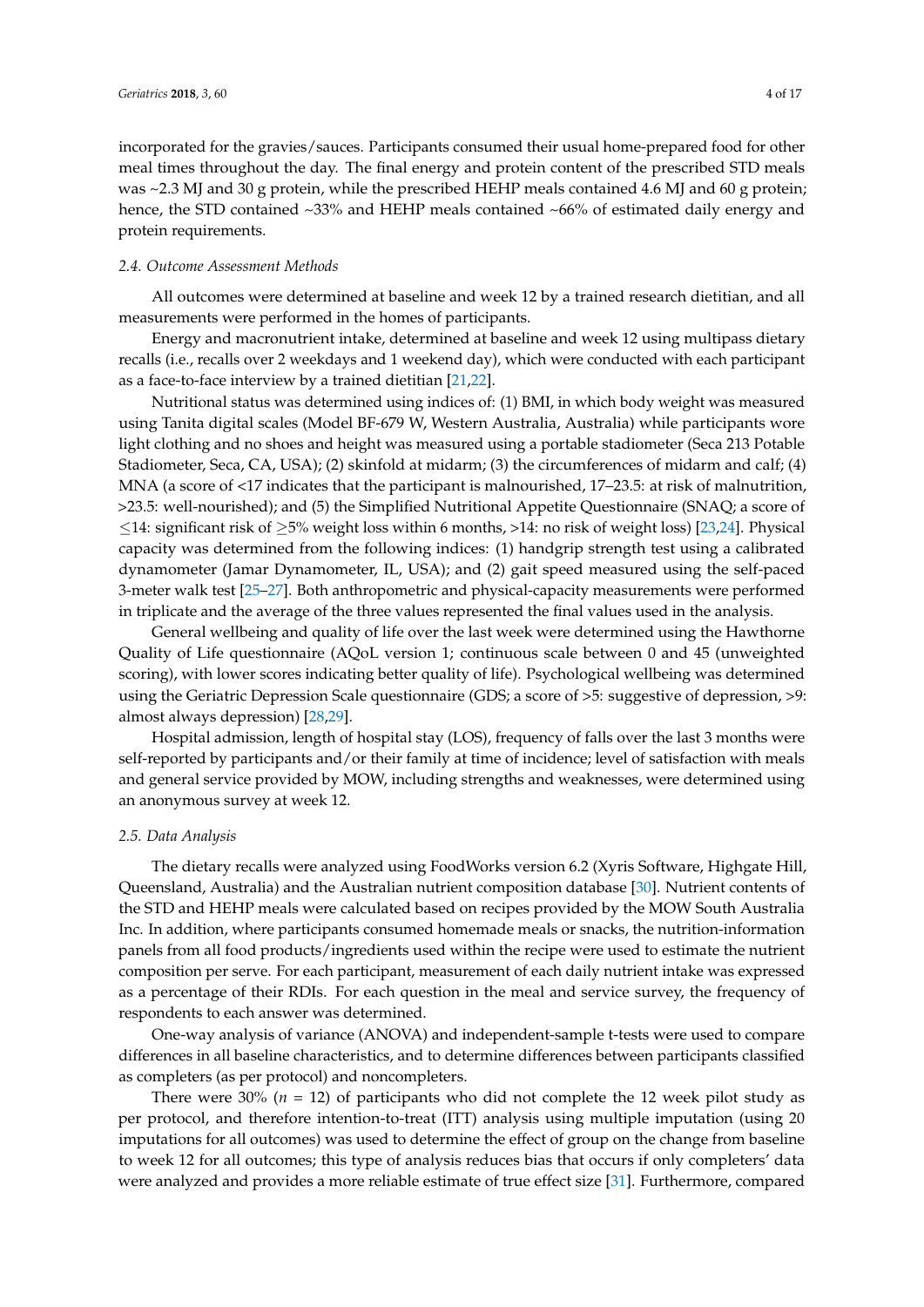to more traditional methods, such as complete case analysis, ITT analysis using the last observation carried forward, or more modern maximum likelihood-based methods, recent studies have reported that multiple imputation showed superior performance, smaller bias, and increased the study power, particularly in pretest—post-test study design such as ours [\[32](#page-16-3)[,33\]](#page-16-4). Hence, in the current study, we derived a multiple imputation model for each nutritional outcome and it was based on identification of: (1) baseline variables that were associated with the probability of missing data at week 12; (2) variables that were associated with the week 12 outcome amongst participants with observed data; and (3) variables predefined to be included in the analysis model. Continuous nutrient and clinical outcomes were analyzed using analysis of covariance (ANCOVA) of the change from baseline to week 12 values with fixed effects for treatment group, age, gender, baseline energy, and the baseline value of the corresponding outcome. Assumptions of normality, variance, and homogeneity of slopes were assessed for all models. Pairwise contrasts, adjusted for multiple comparisons by Tukey HSD, were used to test for a difference between each intervention group and control (i.e., STD vs. CON, and HEHP vs. CON). Frequency of hospital admissions, length of hospital stay, and frequency of falls were categorized and analyzed using ordinal regression and included the same confounders as listed above. All statistical analyses were performed by SPSS (v.21.0 for Windows, IBM Corp, Armonk, NY, USA).

The data presented in the results section represent the unadjusted means and standard error of the means (SEMs) from multiple imputation models, but it is important to note that we found consistent and comparable levels of statistical significance from both completers as per protocol and ITT analyses.

## **3. Results**

#### *3.1. Participants*

Forty-one adults commenced the 12-week study (STD = 16; HEHP = 14; CON = 11) and 29 participants completed the study (STD = 7; HEHP = 12; CON = 10). The number of participants initially allocated to STD and HEHP was unbalanced because a husband and wife were enrolled and randomized to STD but, approximately one week after randomization, it was discovered that the husband was ineligible as he was moving into a nursing home. Reasons for withdrawal were comparable between STD and HEHP groups (Figure [1\)](#page-6-0). There were no differences in baseline characteristics between the STD, HEHP, or CON groups (Supplementary Table S2, *p* > 0.05), or between the completers and noncompleters (Table  $1, p > 0.05$  $1, p > 0.05$ ).

## *3.2. Nutrient Intakes*

The HEHP group had a significantly increased energy, protein, total fat, saturated fat, and carbohydrate intake from baseline to week 12, while no significant changes were found in the STD and CON groups (Table [2\)](#page-7-0). In addition, for HEHP compared with CON, the magnitude of change from baseline to week 12 was greater for total fat (HEHP:  $19 \pm 8$  vs. CON:  $-0.2 \pm 6$  g per day), saturated fat (HEHP:  $9 \pm 3$  vs. CON:  $-2 \pm 3$  g per day), and sugar (HEHP:  $11 \pm 9$  vs. CON:  $-5 \pm 11$  g per day) (all Ps for effect of treatment were <0.05; Table [2\)](#page-7-0), whereas the change from baseline for each of these nutrients was not different between STD and CON (all Ps for effect of treatment were >0.05, Table [2\)](#page-7-0).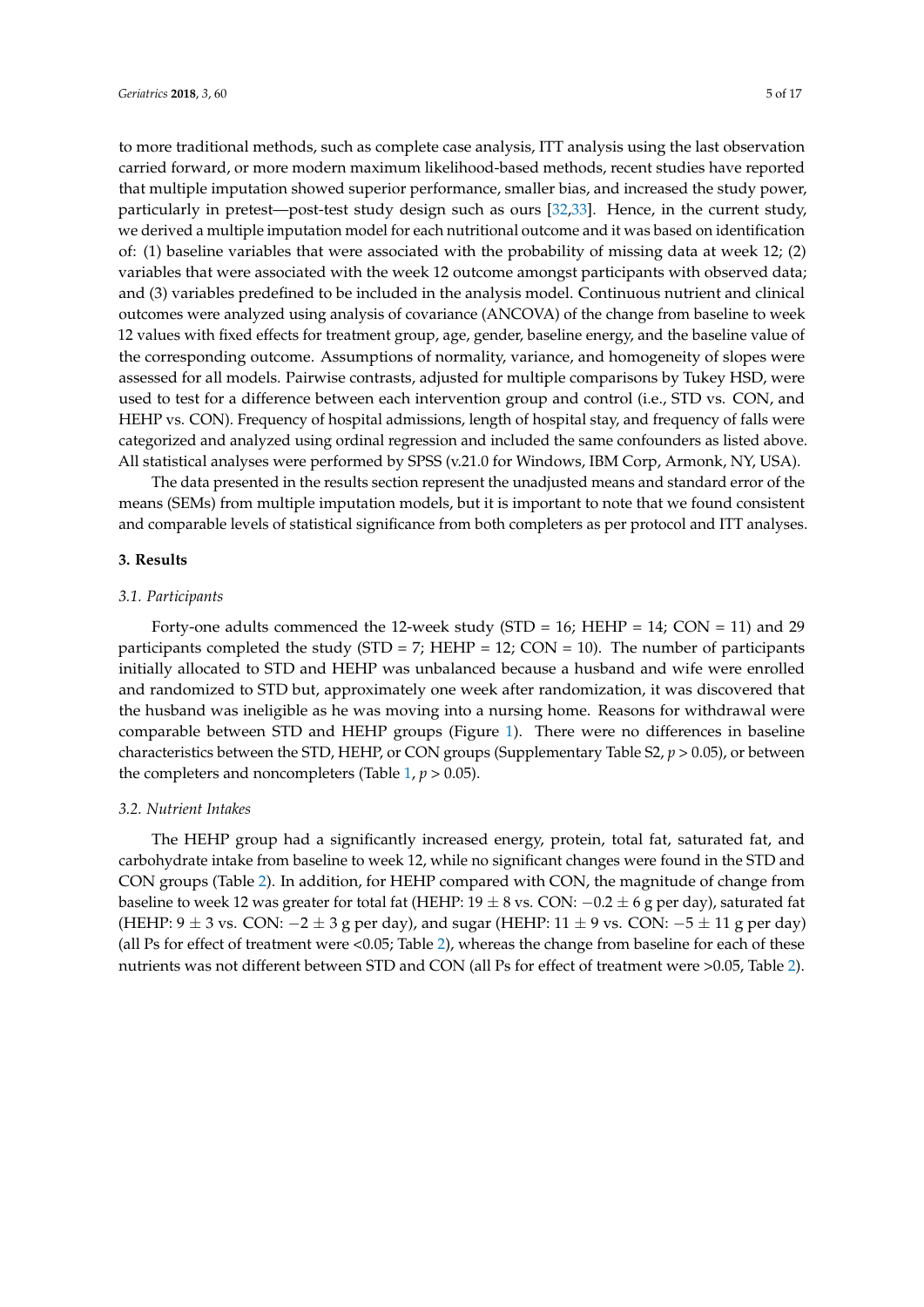<span id="page-5-0"></span>

| Characteristics                                                    | <b>Total Enrolled</b> | Completers      | Non-Completers  |
|--------------------------------------------------------------------|-----------------------|-----------------|-----------------|
|                                                                    | $(n = 41)$            | $(n = 29)$      | $(n = 12)$      |
| Male/Female $(n)$                                                  | 19/22                 | 13/16           | 6/6             |
| Age (year)                                                         | $83.9 \pm 0.9$        | $83.1 \pm 1.1$  | $85.7 \pm 1.9$  |
| Height (m)                                                         | $1.63 \pm 0.09$       | $1.63 \pm 0.01$ | $1.63 \pm 0.03$ |
| Body weight (kg)                                                   | $58.0 \pm 1.6$        | $57.3 \pm 1.7$  | $59.8 \pm 3.6$  |
| Body mass index (BMI) $(kg/m^2)$                                   | $21.9 \pm 0.6$        | $21.7 \pm 0.7$  | $22.2 \pm 1.0$  |
| Self-reported percent weight loss in the<br>previous three months  | $4.0 \pm 1.0$         | $4.9 \pm 1.3$   | $1.9 \pm 1.0$   |
| Number of medications                                              | $7.1 \pm 0.6$         | $7.2 \pm 0.8$   | $7.0 \pm 0.7$   |
| Multivitamins/minerals                                             | $2.0 \pm 0.3$         | $2.2 \pm 0.4$   | $1.2 \pm 0.3$   |
| Number of unmet needs based on<br>Meals on Wheels (MOW) assessment | $3.7 \pm 0.2$         | $3.7 \pm 0.2$   | $3.6 \pm 0.4$   |
| Living status $(n)$ :                                              |                       |                 |                 |
| Alone                                                              | 26                    | 17              | 9               |
| With significant other                                             | 15                    | 12              | 3               |
| Require nutrition support $(n)$                                    |                       |                 |                 |
| Yes                                                                | 14                    | 10              | 4               |
| No                                                                 | 27                    | 19              | 8               |
| MOW referral source $(n)$                                          |                       |                 |                 |
| Self                                                               | 17                    | 6               | $\mathbf{1}$    |
| Health professional                                                | 20                    | 3               | 4               |
| Family                                                             | 27                    | 7               | 3               |
| Hospital                                                           | 23                    | 5               | 3               |
| Doctor                                                             | 13                    | $\mathfrak z$   | 1               |
| Friends                                                            | $\boldsymbol{0}$      | $\mathbf{1}$    | 0               |
| Others                                                             | $\theta$              | 4               | 0               |

Table 1. Baseline characteristics of the total participants, completers and non-completers  $\hat{}$ \*.

Data presented as unadjusted mean ± SEM or *n*; <sup>ˆ</sup> one-way analysis of variance (ANOVA) was used to compare differences between completers and dropouts for all baseline characteristics; \* there were no significant differences between completers vs. non-completers, for any of the baseline characteristics (all *p* > 0.05).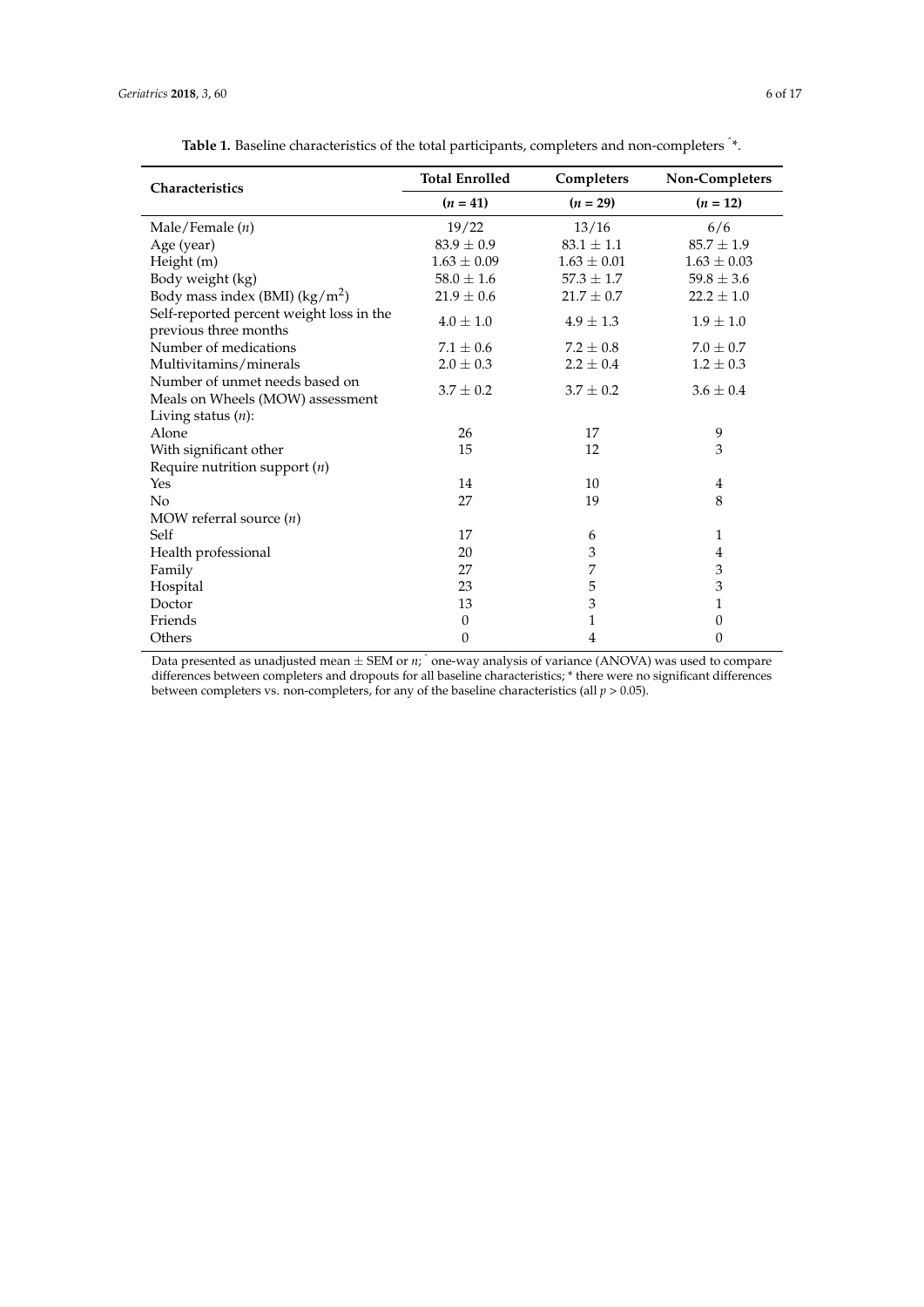<span id="page-6-0"></span>

**Figure 1.** Flowchart of participants through the study.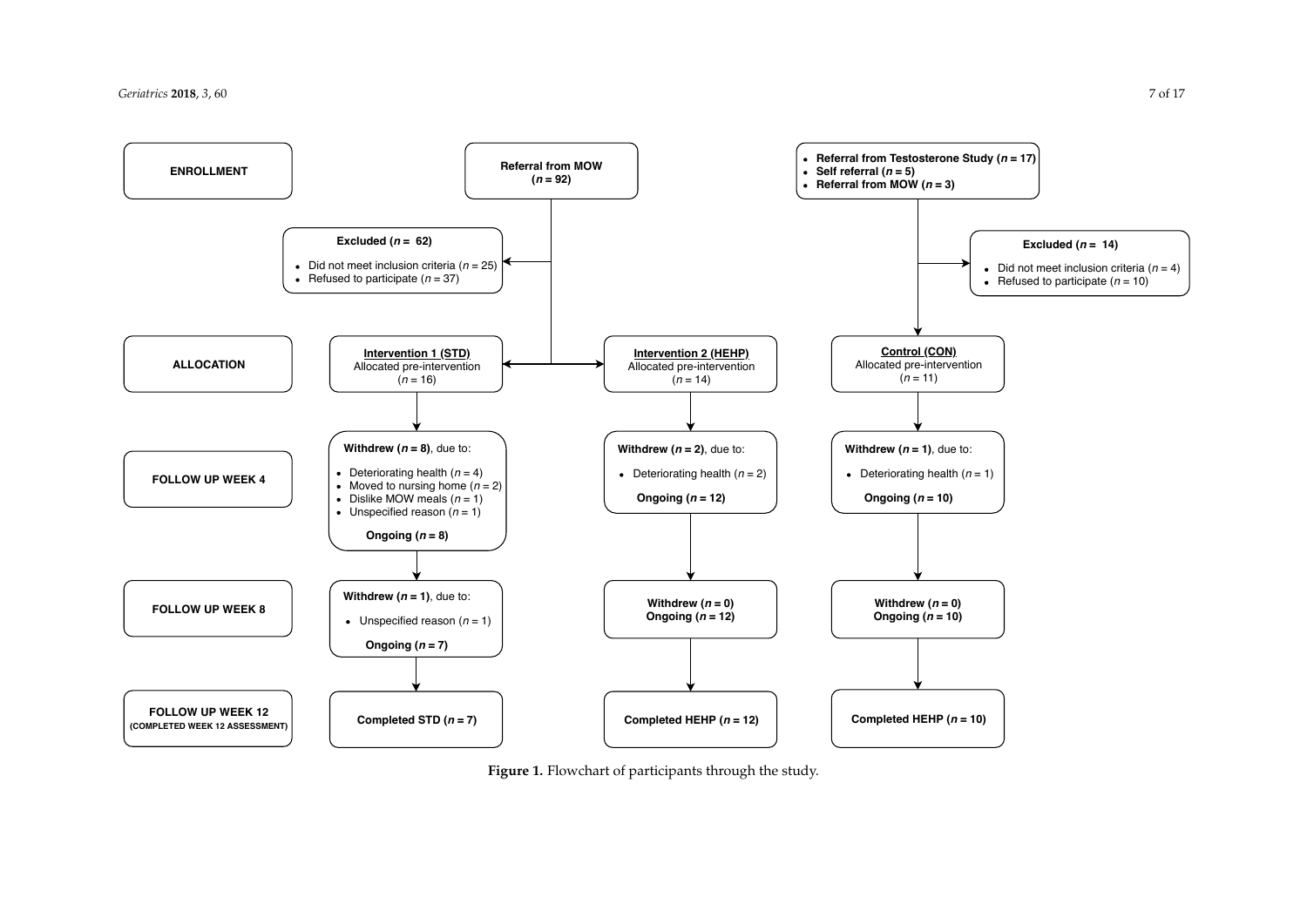|                   | <b>STD</b>                    |                                              |                               | <b>HEHP</b>                                  |                               | <b>CON</b>                                   |                                                        | p Value                                                 | $p$ Value                                    | <i>v</i> Value              | <i>v</i> Value               |
|-------------------|-------------------------------|----------------------------------------------|-------------------------------|----------------------------------------------|-------------------------------|----------------------------------------------|--------------------------------------------------------|---------------------------------------------------------|----------------------------------------------|-----------------------------|------------------------------|
| <b>Nutrients</b>  | <b>Baseline</b><br>$(n = 16)$ | Change from<br><b>Baseline</b><br>$(n = 16)$ | <b>Baseline</b><br>$(n = 14)$ | Change from<br><b>Baseline</b><br>$(n = 14)$ | <b>Baseline</b><br>$(n = 11)$ | Change from<br><b>Baseline</b><br>$(n = 11)$ | Change from<br><b>Baseline</b> for<br>STD <sup>1</sup> | Change from<br><b>Baseline for</b><br>HEHP <sup>+</sup> | Change from<br><b>Baseline for</b><br>$CON+$ | STD vs.<br>CON <sup>†</sup> | HEHP vs.<br>CON <sup>†</sup> |
| Energy (kJ)       | $6512 \pm 376$                | $635 \pm 979$                                | $6151 \pm 376$                | $1958 \pm 621$                               | $6278 \pm 468$                | $211 \pm 422$                                | 0.52                                                   | $0.002*$                                                | 0.62                                         | 0.52                        | 0.06                         |
| Protein $(g)$     | $68 \pm 6$                    | $17 \pm 17$                                  | $67 \pm 4$                    | $18 \pm 7$                                   | $71 \pm 5$                    | $-0.5 \pm 8$                                 | 0.32                                                   | $0.014*$                                                | 0.18                                         | 0.61                        | 0.34                         |
| Total fat (g)     | $55 \pm 5$                    | $6 \pm 12$                                   | $51 \pm 5$                    | $19 \pm 8$                                   | 51. $\pm$ 4                   | $-0.2 \pm 6$                                 | 0.62                                                   | $0.018*$                                                | 0.97                                         | 0.26                        | $0.021*$                     |
| Saturated fat (g) | $22 \pm 2$                    | $3 \pm 4$                                    | $21 \pm 2$                    | $9 \pm 3$                                    | $23 \pm 2$                    | $-2 \pm 3$                                   | 0.50                                                   | $0.007*$                                                | 0.42                                         | 0.15                        | $0.004*$                     |
| Carbohydrate (g)  | $196 \pm 17$                  | $-5 \pm 29$                                  | $180 \pm 11$                  | $43 \pm 18$                                  | $173 \pm 12$                  | $6 \pm 13$                                   | 0.85                                                   | $0.021*$                                                | 0.63                                         | 0.81                        | 0.09                         |
| Sugars $(g)$      | $97 \pm 12$                   | $-9 \pm 16$                                  | $100 \pm 11$                  | $11 \pm 9$                                   | $85 \pm 9$                    | $-5 \pm 11$                                  | 0.56                                                   | 0.20                                                    | 0.66                                         | 0.61                        | $0.049*$                     |
| Fiber $(g)$       | $17 \pm 2$                    | $-0.1 \pm 8$                                 | $17 \pm 2$                    | $2 \pm 3$                                    | $19 \pm 2$                    | $5 \pm 5$                                    | 0.98                                                   | 0.53                                                    | 0.27                                         | 0.32                        | 0.52                         |
| Vitamin $C$ (mg)  | $75 \pm 15$                   | $3 \pm 30$                                   | $74 \pm 12$                   | $10 \pm 19$                                  | $77 \pm 16$                   | $-2 \pm 13$                                  | 0.93                                                   | 0.59                                                    | 0.90                                         | 0.84                        | 0.65                         |
| Calcium (mg)      | $824 \pm 101$                 | $200 \pm 211$                                | $887 \pm 68$                  | $181 \pm 98$                                 | $801 \pm 110$                 | $-32 \pm 107$                                | 0.35                                                   | 0.07                                                    | 0.76                                         | 0.41                        | 0.17                         |
| $\pi$ Iron (mg)   | $10 \pm 1$                    | $-0.4 \pm 2$                                 | $7 \pm 1$                     | $2 \pm 1$                                    | $10 \pm 1$                    | $-0.5 \pm 1$                                 | 0.84                                                   | 0.14                                                    | 0.70                                         | 0.71                        | 0.66                         |

**Table 2.** Total daily nutrient intakes at baseline and change from baseline to week 12 for STD, HEHP, and CON ˆ# .

<span id="page-7-0"></span>Data presented as unadjusted mean  $\pm$  SEM derived from intention-to-treat analysis using multiple imputation (i.e., 20 imputations per outcome), which reduces the bias of using completers-only data; ^one-way ANOVA was used to compare differences in baseline parameters between the three groups, and there were no significant differences between groups (all  $p > 0.05$ ; # analysis of covariance (ANCOVA) of the change from baseline to week 12 data was performed using fixed effects for treatment group, age, gender, baseline energy, and the baseline value of the corresponding outcomes; <sup>†</sup> *p* values from paired t-test of baseline and week 12; <sup>‡</sup> *p* values from adjusted ANCOVA test; \* significant difference *p* < 0.05; STD: standard group, HEHP: high energy- and protein-fortified group, CON: control group.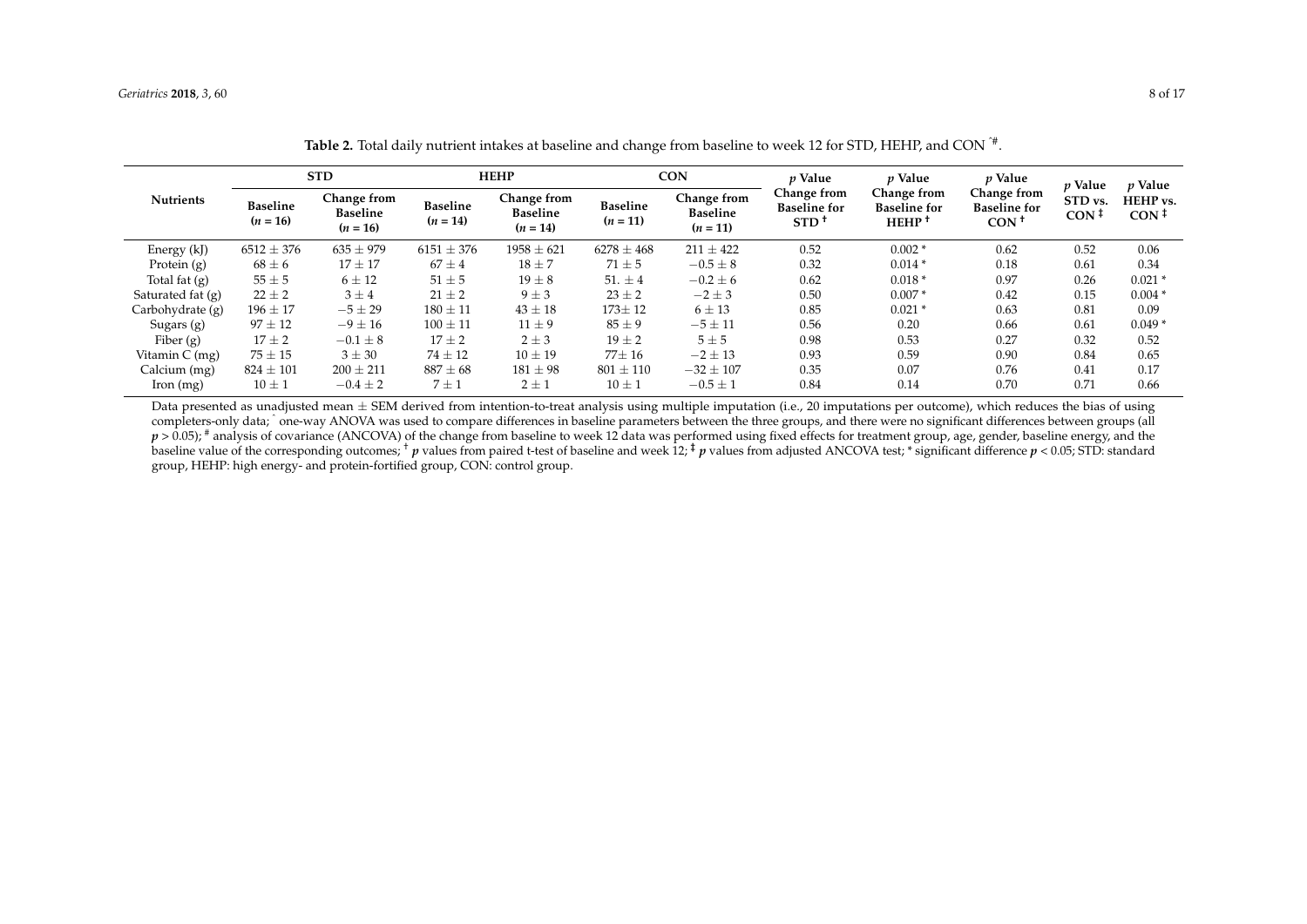Figure [2](#page-8-0) shows that, after 12 weeks of intervention, HEHP compared with CON reported greater energy intakes at morning tea, lunch, and afternoon tea, and protein intakes were greater at lunch and afternoon tea ( $p < 0.05$  for all time-by-group interactions). Figure [2](#page-8-0) also highlights that, for both STD and CON, there was no significant increase in either energy or protein from baseline to week 12 at any eating occasion (all  $p > 0.05$ ).

<span id="page-8-0"></span>

**Figure 2.** Patterns of energy and protein intake for (**A** and **C**) STD vs. CON and (**B** and **D**) HEHP vs. CON. Data presented as unadjusted mean energy and protein intakes at various eating occasions throughout the day at baseline and week 12. One-way ANOVA was used to compare differences in baseline parameters between the three groups and there were no significant differences between groups (all Ps > 0.05). ANCOVA of the week 12 data was performed using fixed effects for treatment group, age, gender, baseline energy, and the baseline value of the corresponding outcome; \* Significant difference between HEHP and CON at week 12.

At week 12, the MOW meals provided the HEHP group with a significantly higher percentage of their RDI for energy ( $67 \pm 16\%$  vs.  $39 \pm 16\%$ ,  $p = 0.003$ ) and protein ( $87 \pm 21\%$  vs.  $51 \pm 20\%$ ,  $p = 0.005$ ) than the STD group. For overall intake throughout the day, all groups met their daily energy requirement and most of the nutrient requirements at baseline and week 12, except for calcium and fiber (Table [3\)](#page-9-0). The percentage of RDIs achieved during this intervention for micro minerals or trace elements could not be determined using either the multiple imputation model or the completers' analysis because there was a large degree of variability in those data.

**Table 3.** Percentage of Recommended Dietary Intake achieved at baseline and week 12 STD, HEHP and CON <sup>ˆ</sup> .

|                      |                               | <b>STD</b>            |                               | <b>HEHP</b>           | <b>CON</b>                    |                       |  |
|----------------------|-------------------------------|-----------------------|-------------------------------|-----------------------|-------------------------------|-----------------------|--|
| <b>Nutrients</b>     | <b>Baseline</b><br>$(n = 16)$ | Week 12<br>$(n = 16)$ | <b>Baseline</b><br>$(n = 14)$ | Week 12<br>$(n = 14)$ | <b>Baseline</b><br>$(n = 11)$ | Week 12<br>$(n = 11)$ |  |
| Energy <sup>#</sup>  | 106                           | 116                   | 102                           | 132                   | 102                           | 106                   |  |
| Protein <sup>+</sup> | 102                           | 125                   | 103                           | 124                   | 103                           | 102                   |  |
| Total fat            | 91                            | 94                    | 89                            | 93                    | 88                            | 82                    |  |
| Saturated fat        | 130                           | 138                   | 130                           | 140                   | 141                           | 115                   |  |
| Carbohydrate         | 112                           | 98                    | 109                           | 102                   | 103                           | 105                   |  |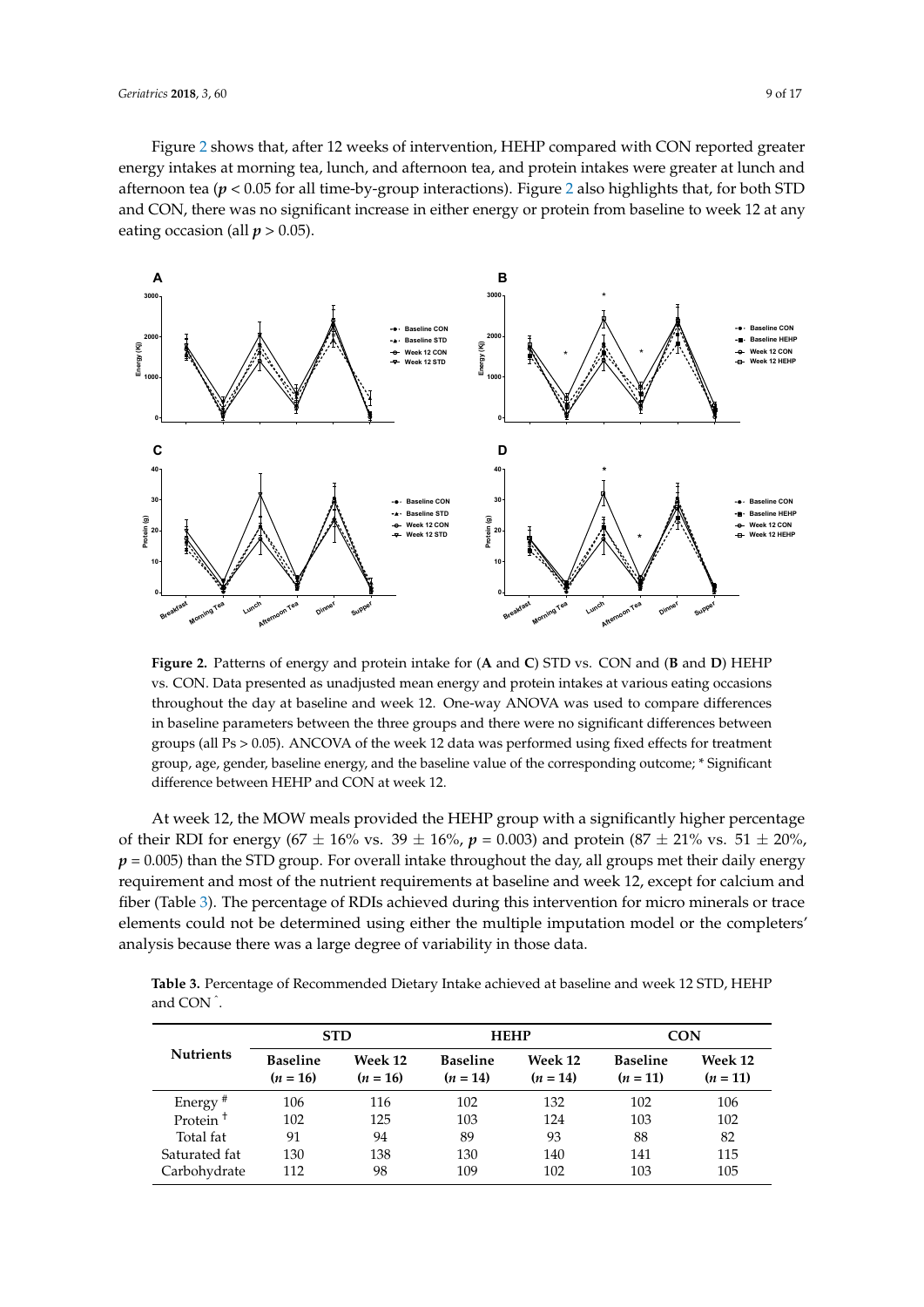<span id="page-9-0"></span>

|                  | <b>STD</b>                    |                       |                               | <b>HEHP</b>           | CON                           |                       |  |
|------------------|-------------------------------|-----------------------|-------------------------------|-----------------------|-------------------------------|-----------------------|--|
| <b>Nutrients</b> | <b>Baseline</b><br>$(n = 16)$ | Week 12<br>$(n = 16)$ | <b>Baseline</b><br>$(n = 14)$ | Week 12<br>$(n = 14)$ | <b>Baseline</b><br>$(n = 11)$ | Week 12<br>$(n = 11)$ |  |
| Sugars           | 108                           | 99                    | 111                           | 122                   | 94                            | 89                    |  |
| Fiber            | 68                            | 67                    | 68                            | 77                    | 74                            | 95                    |  |
| Vitamin C        | 166                           | 176                   | 163                           | 190                   | 171                           | 159                   |  |
| Calcium          | 63                            | 76                    | 68                            | 82                    | 62                            | 62                    |  |
| Iron             | 119                           | 113                   | 108                           | 133                   | 126                           | 123                   |  |

**Table 3.** *Cont.*

Data presented as % of recommended daily intakes (RDIs); <sup>ˆ</sup> based on Australian Nutrient Reference values; # based on individual energy requirement calculated using Schofield equation; † based on individual protein requirement of 1.2 g/kg body weight.

#### *3.3. Clinical Outcomes*

Table [4](#page-10-0) shows that there was a significant increase in the MNA score from baseline to week 12 in HEHP, but not the STD and CON groups. Additionally, triceps-skinfold thickness was significantly reduced in CON, but not the HEHP and STD groups. There was no difference between any of the groups for the changes from baseline to week 12 for the markers of nutritional status, physical function, quality of life, or psychological wellbeing (all *p* for effect of treatment were >0.05). Table [5](#page-11-0) also shows that, by week 12, there was no statistically significant difference between groups for the number or length of stay for hospital admissions, or the number of self-reported falls (all *p* for effect of treatment were >0.05).

## *3.4. Surveys*

At week 12, ~50% of the 19 participants receiving STD and HEHP meals were either 'very satisfied' or 'satisfied' with the meals, while 16% were 'unsure' and 33% 'dissatisfied' with the meals. Additionally, 83% of participants were 'very satisfied' and 17% were 'satisfied' with the overall service provided by MOW and staff/volunteers who delivered the meal. Furthermore, when asked about the affordability of MOW meals and services, more than half (58.5%) of the elderly 'strongly agree' and 31.7% 'agree' that MOW meals and services are affordable. Some notable comments from the elderly: "As a new member, I am very pleased with the quantity and standard of food supplied for \$7 daily, and the quality of service is excellent".

"Enjoying MOW because of less preparation for food."

"Meals are affordable if they are actually eaten."

When all participants who completed the study were asked about their nutritional adequacy, nearly 50% perceived themselves as being 'nutritionally adequate' despite the fact that they all had an MNA score  $\leq$  23.5, indicating they were at risk of malnutrition; there were more women than men (29% vs. 18%) who felt their nutritional status was not good. Although the majority of participants who received meals rated portion size of their meal as 'just right', 30% rated the portion size as 'too much' to consume at lunch (particularly those in the HEHP group (*n* = 5 vs. 1)) and therefore reported on eating their soup and/or dessert on another occasion during the day. Reasons for accepting or declining MOW services appear to relate to the fact that the majority of the elderly (64%) were receiving shopping assistance, particularly older women (37.7% compared to 26.7% among men). Furthermore, about a third of the older adults receive support for meal preparation and cooking from family members, carers, or friends, and also use some types of nutritional supplements (e.g., Milo® and Sustagen®).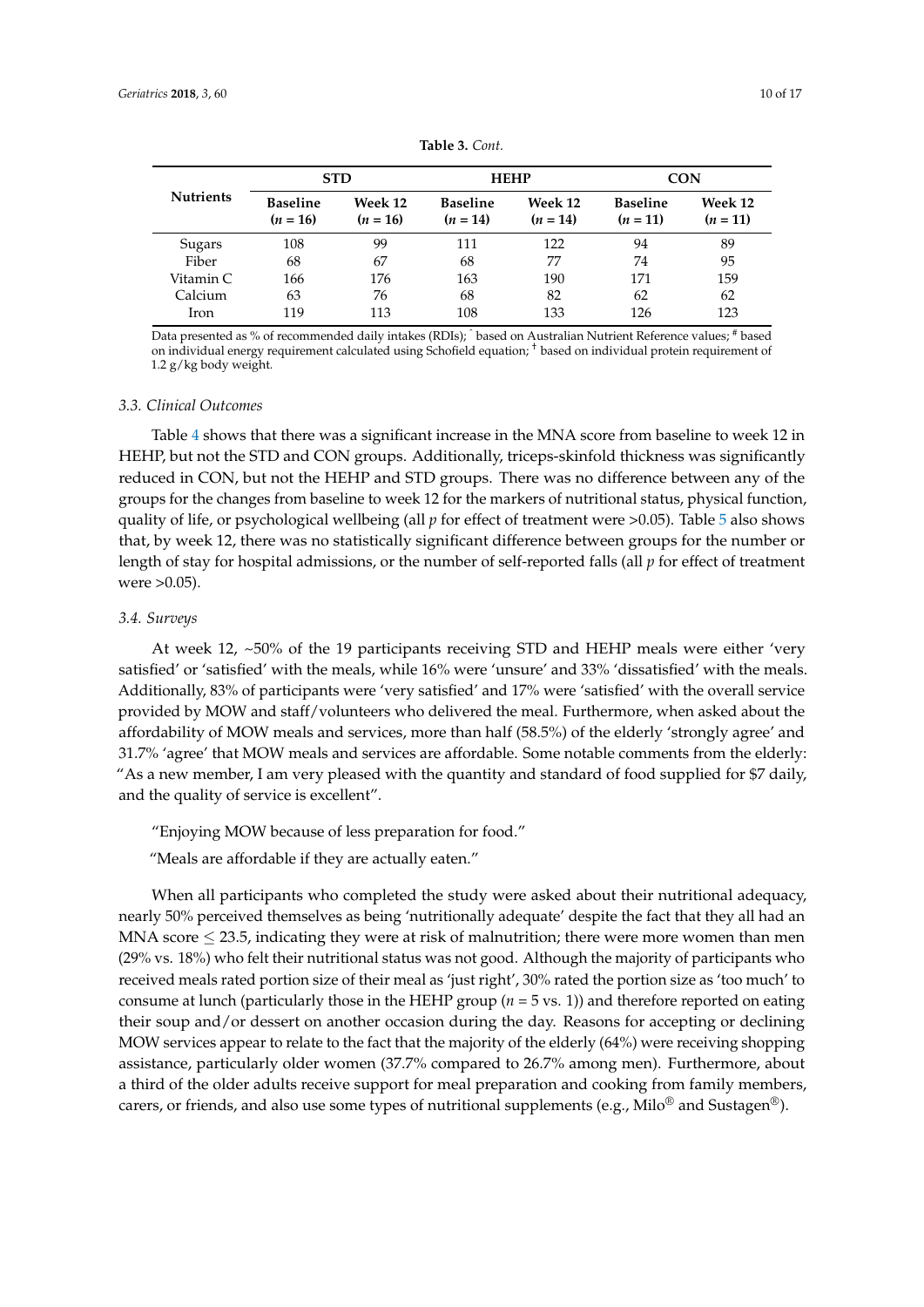| <b>Clinical Outcomes</b> | <b>STD</b>                                                                       |                 | <b>HEHP</b>                   |                                                 | <b>CON</b>                    |                                                 | <i>p</i> Value                                | p Value                                        | p Value                                      | <i>v</i> Value                   | <i>p</i> Value                         |
|--------------------------|----------------------------------------------------------------------------------|-----------------|-------------------------------|-------------------------------------------------|-------------------------------|-------------------------------------------------|-----------------------------------------------|------------------------------------------------|----------------------------------------------|----------------------------------|----------------------------------------|
|                          | Change<br><b>Baseline</b><br>from<br><b>Baseline</b><br>$(n = 16)$<br>$(n = 16)$ |                 | <b>Baseline</b><br>$(n = 14)$ | Change<br>from<br><b>Baseline</b><br>$(n = 14)$ | <b>Baseline</b><br>$(n = 11)$ | Change<br>from<br><b>Baseline</b><br>$(n = 11)$ | Change from<br><b>Baseline for</b><br>$STD^+$ | Change from<br><b>Baseline for</b><br>$HEHP^+$ | Change from<br><b>Baseline for</b><br>$CON+$ | STD vs.<br>$\text{CON} \ddagger$ | <b>HEHP</b><br>VS.<br>CON <sup>†</sup> |
| MNA score                | $19.6 \pm 0.5$                                                                   | $2.8 \pm 2.1$   | $18.6 \pm 1.2$                | $4.0 \pm 1.1$                                   | $22.0 \pm 0.8$                | $1.8 \pm 1.1$                                   | 0.18                                          | $0.001*$                                       | 0.10                                         | 0.83                             | 0.65                                   |
| SNAO score               | $12.7 \pm 0.6$                                                                   | $1.5 \pm 1.1$   | $12.2 \pm 0.6$                | $0.9 \pm 0.5$                                   | $13.9 \pm 0.6$                | $0.5 \pm 0.6$                                   | 0.18                                          | 0.09                                           | 0.38                                         | 0.89                             | 0.65                                   |
| Body weight (kg)         | $58.9 \pm 2.9$                                                                   | $0.8 \pm 1.3$   | $57.4 \pm 3.0$                | $1.1 \pm 1.4$                                   | $57.6 \pm 2.0$                | $0.1 \pm 1.0$                                   | 0.56                                          | 0.44                                           | 0.94                                         | 0.28                             | 0.37                                   |
| BMI $(kg/m2)$            | $22.2 \pm 0.8$                                                                   | $0.8 \pm 0.6$   | $21.9 \pm 1.3$                | $0.3 \pm 0.5$                                   | $21.4 \pm 0.7$                | $0 \pm 0.4$                                     | 0.15                                          | 0.58                                           | 0.94                                         | 0.15                             | 0.46                                   |
| Calf circumference (cm)  | $32.1 \pm 0.8$                                                                   | $0.7 \pm 1.1$   | $32.0 \pm 0.9$                | $0.6 \pm 0.5$                                   | $32.5 \pm 0.7$                | $-0.2 \pm 0.3$                                  | 0.52                                          | 0.25                                           | 0.61                                         | 0.45                             | 0.46                                   |
| Arm circumference (cm)   | $24.0 \pm 0.8$                                                                   | $1.6 \pm 1.0$   | $25.1 \pm 1.1$                | $0 \pm 0.7$                                     | $25.2 \pm 0.7$                | $0 \pm 0.5$                                     | 0.09                                          | 0.97                                           | 0.98                                         | 0.14                             | 0.92                                   |
| Triceps skinfold (mm)    | $8.0 \pm 1.9$                                                                    | $-0.9 \pm 1.2$  | $7.9 \pm 1.3$                 | $-2.0 \pm 1.3$                                  | $9.7 \pm 1.5$                 | $-1.4 \pm 0.7$                                  | 0.46                                          | 0.14                                           | $0.032*$                                     | 0.66                             | 0.29                                   |
| Handgrip strength (kg)   | $19.5 \pm 1.8$                                                                   | $0.0 \pm 1.7$   | $16.7 \pm 1.8$                | $0.4 \pm 0.9$                                   | $21.8 \pm 1.8$                | $0.2 \pm 1.1$                                   | 0.99                                          | 0.64                                           | 0.82                                         | 0.97                             | 0.98                                   |
| Gait speed $(m/s)$       | $0.62 \pm 0.07$                                                                  | $0.06 \pm 0.09$ | $0.66 \pm 0.07$               | $-0.03 \pm 0.05$                                | $0.74 \pm 0.07$               | $0.05 \pm 0.08$                                 | 0.49                                          | 0.51                                           | 0.55                                         | 0.86                             | 0.24                                   |
| AQoL                     | $29.7 \pm 1.5$                                                                   | $0.6 \pm 1.5$   | $30.8 \pm 1.4$                | $0 \pm 1.0$                                     | $30 \pm 1.5$                  | $-1.0 \pm 1.4$                                  | 0.72                                          | 0.97                                           | 0.51                                         | 0.59                             | 0.65                                   |
| <b>GDS</b>               | $5.5 \pm 0.8$                                                                    | $0.8 \pm 1.2$   | $4.7 \pm 0.6$                 | $-0.7 \pm 0.8$                                  | $3.9 \pm 1.2$                 | $0.8 \pm 1.0$                                   | 0.53                                          | 0.40                                           | 0.44                                         | 0.73                             | 0.43                                   |

**Table 4.** Clinical outcomes at baseline and week 12 for STD, HEHP, and CON ˆ# .

<span id="page-10-0"></span>Data presented as unadjusted mean  $\pm$  SEM derived from intention-to-treat analysis using multiple imputation (i.e., 20 imputations per outcome), which reduces the bias of using completers-only data; ^one-way ANOVA was used to compare differences in baseline parameters between the three groups and there were no significant differences between groups (all  $p > 0.05$ ; # ANCOVA of the change from baseline to week 12 data was performed using fixed effects for treatment group, age, gender, baseline energy, and the baseline value of the corresponding outcome; <sup>†</sup> *p* values from paired t-test of baseline and week 12;  $\frac{1}{2}$  *p* values from adjusted ANCOVA test; \* significant difference *p* < 0.05; MNA: Mini Nutritional Assessment; SNAQ: Simplified Nutritional Appetite Questionnaire; AQoL: Hawthorne Quality of Life questionnaire; GDS: Geriatric Depression Scale questionnaire.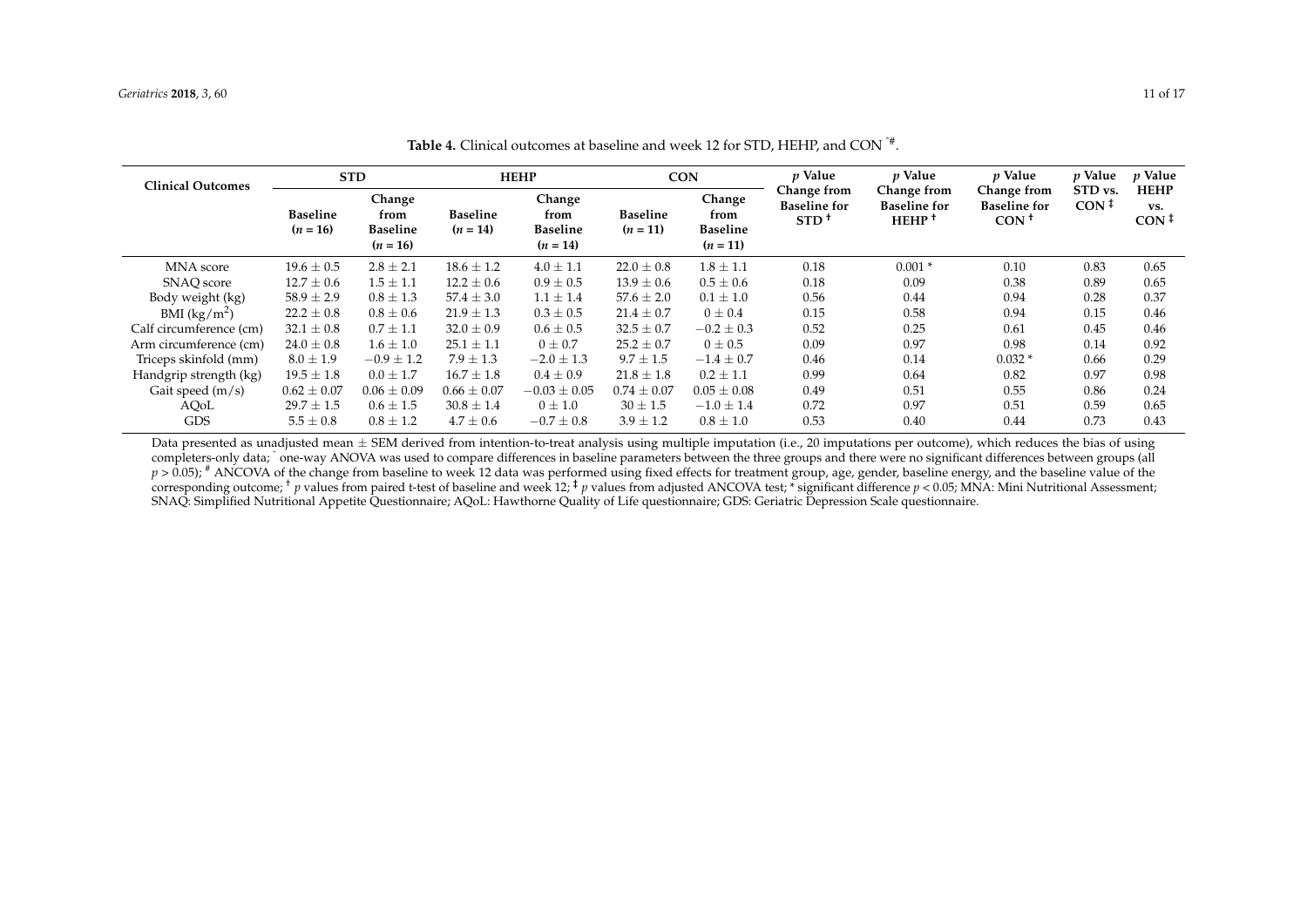| Clinical                                 | <b>STD</b>                    |                       | <b>HEHP</b>                   |                       | <b>CON</b>                    |                       | $p$ Value Change                      | $p$ Value Change                       | $p$ Value Change                      | $p$ Value                   | p Value                      |
|------------------------------------------|-------------------------------|-----------------------|-------------------------------|-----------------------|-------------------------------|-----------------------|---------------------------------------|----------------------------------------|---------------------------------------|-----------------------------|------------------------------|
| Outcomes                                 | <b>Baseline</b><br>$(n = 16)$ | Week 12<br>$(n = 16)$ | <b>Baseline</b><br>$(n = 14)$ | Week 12<br>$(n = 14)$ | <b>Baseline</b><br>$(n = 11)$ | Week 12<br>$(n = 11)$ | from Baseline<br>for STD <sup>+</sup> | from Baseline<br>for HEHP <sup>+</sup> | from Baseline<br>for CON <sup>+</sup> | STD vs.<br>$CON^{\ddagger}$ | HEHP vs.<br>CON <sup>†</sup> |
| Number of hospital admission (frequency) |                               |                       |                               |                       |                               |                       |                                       |                                        |                                       |                             |                              |
| 0 admissions                             | 6                             | 5                     | 3                             | 7                     | 6                             | 5                     |                                       |                                        |                                       |                             |                              |
| 1 admission                              | 8                             | 3                     | 9                             | 3                     | 3                             |                       |                                       |                                        |                                       |                             |                              |
| 2 admissions                             |                               | 3                     |                               | $\overline{2}$        |                               | $\overline{2}$        | 0.11                                  | 1.0                                    | 0.42                                  | 0.25                        | 0.84                         |
| 3 or more<br>admissions                  |                               | 5                     | $\mathbf{1}$                  | $\overline{2}$        | $\mathbf{1}$                  | $\overline{2}$        |                                       |                                        |                                       |                             |                              |
| Total<br>admissions                      | 10                            | 11                    | 11                            | 7                     | $\overline{4}$                | 6                     |                                       |                                        |                                       |                             |                              |
|                                          |                               |                       |                               |                       |                               |                       | Length of hospital stay (days)        |                                        |                                       |                             |                              |
| 0 <sub>day</sub>                         | 6                             | 6                     | 4                             | 8                     | 6                             | 6                     |                                       |                                        |                                       |                             |                              |
| $1-6$ days                               | 3                             |                       | 5                             |                       | 4                             |                       |                                       |                                        |                                       |                             |                              |
| $7-13$ days                              | $\overline{4}$                | $\mathbf{0}$          | $\overline{2}$                | $\overline{2}$        | $\theta$                      |                       | 0.12                                  | 0.06                                   | 1.0                                   | 0.66                        | 0.92                         |
| 14 or more<br>days                       | 3                             | $\mathbf{9}$          | 3                             | 3                     | $\mathbf{1}$                  | $\overline{2}$        |                                       |                                        |                                       |                             |                              |
| Number of falls (frequency)              |                               |                       |                               |                       |                               |                       |                                       |                                        |                                       |                             |                              |
| 0 falls                                  | 10                            | 7                     | 10                            | 10                    | 8                             | 7                     |                                       |                                        |                                       |                             |                              |
| 1 fall                                   | 5                             | 5                     | 2                             | 3                     |                               |                       |                                       |                                        |                                       |                             |                              |
| 2 falls                                  | $\Omega$                      | 4                     |                               |                       | 2                             |                       | 0.40                                  | 0.56                                   | 0.95                                  | 0.54                        | 0.63                         |
| 3 falls                                  |                               | $\boldsymbol{0}$      |                               | 0                     | 0                             | 0                     |                                       |                                        |                                       |                             |                              |

**Table 5.** Hospitalization and number of falls at baseline and week 12 for STD, HEHP, and CON ˆ# .

<span id="page-11-0"></span>Data presented as unadjusted frequency derived from intention-to-treat analysis using multiple imputation (i.e., 20 imputations per outcome), which reduces the bias of using completers-only data; `one-way ANOVA was used to compare differences in baseline parameters between the three groups, and there were no significant differences between groups (all p > 0.05); <sup>#</sup> frequency of hospital admissions, length of hospital stay, and frequency of falls were categorized and analyzed using ordinal regression using fixed effects for treatment group, age, gender, baseline energy, and the baseline value of the corresponding outcome;  $\dagger$  *p* values from paired t-test of baseline and week 12;  $\ddagger$  *p* values from adjusted ANCOVA test; \* significant difference *p* < 0.05.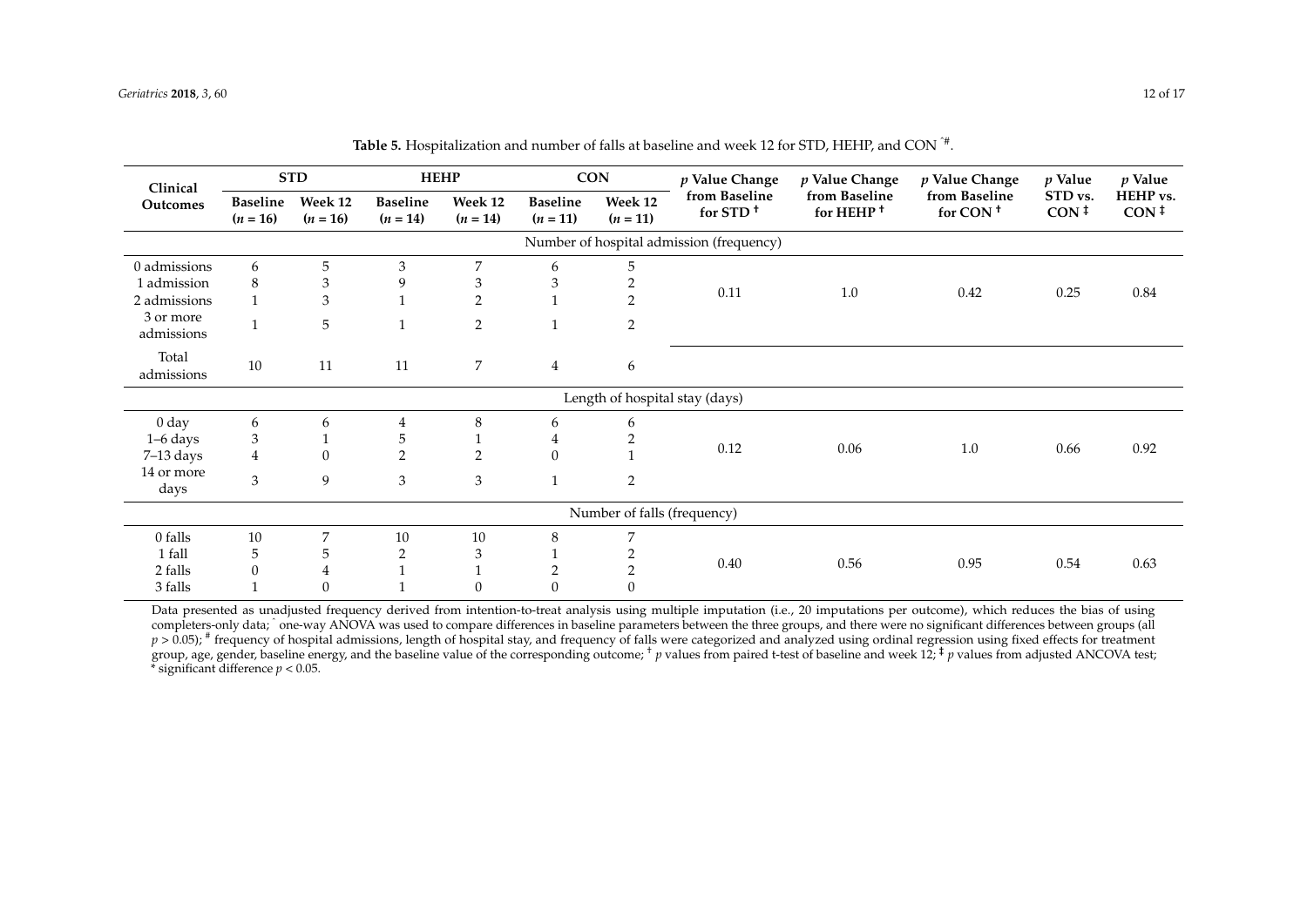# **4. Discussion**

Our findings indicate that an energy- and protein-enhanced meal from food-service providers like MOW South Australia Inc. significantly increased mean daily energy and macronutrient intakes and MNA scores after 12 weeks, whereas neither the CON nor STD program increased these intakes over 12 weeks. However, despite these improved intakes, there was no significant differential effect of either type of meals when compared with the CON, on the other markers of physical capacity, general and psychological wellbeing, quality of life, or hospitalizations. This is mainly due to the fact that participants in all groups were not markedly malnourished, as evident from good nutritional intake being observed at baseline. It is likely that older people who have poorer intake and lower BMI than participants of this study would likely see greater benefit from the intervention. Our findings indicate that energy- and protein-enhanced meals are an effective strategy to help vulnerable older adults aged 70 years and older to improve nutritional status and achieve their RDIs, especially for energy, protein, carbohydrates, and total fat.

The magnitude of change in nutrient intakes reported here is consistent with findings from previous studies [\[18](#page-15-9)[,34](#page-16-5)[,35\]](#page-16-6), and especially those that have measured pre- and post-intervention intakes from consumers compared with nonconsumers of MOW, assessed over eight weeks [\[36](#page-16-7)[,37\]](#page-16-8). For example, a quasiexperimental study by Roy and Payette reported mean daily energy and protein intakes were increased by 10% and 16% (and provided on average 119% of RDI for protein) among frail consumers of MOW meals compared with nonconsumers whose intakes remained stable [\[36\]](#page-16-7); this is comparable to the improvement observed within the HEHP group for mean daily energy but a notable difference was that our participants were already consuming more than 100% of their RDIs at baseline (i.e., in our study, mean daily intakes of both energy and protein increased by 10% from baseline and represented 116  $\pm$  17% and 188  $\pm$  37% of RDI by week 12). Similarly, a recent eight-week observational study conducted in the United States of 51 older home-delivered-meal clients (mean age of 74.11 years, 58% at risk of malnutrition and 34% malnourished) indicated that mean daily energy intake was substantially and significantly increased from 5.7 to 6.8 MJ/day, and that mean protein intake was increased from 54.1 to 73.7 g/day [\[37\]](#page-16-8). However, a point of difference between the study by Wright et al. and our study again highlights that individuals receiving MOW in the United States reportedly have mean baseline energy and protein intakes substantially lower than in the present study for either the STD and HEHP groups; instead, U.S. recipients of MOW reported intakes that were comparable with our CON group. In addition to differences in nutrient intakes at baseline, 34% of the participants in the study by Wright et al. [\[33\]](#page-16-4) were malnourished and, therefore, were probably less likely to be able to eat all the food provided, or more likely to eat less at other meals due to increased sensitivity to the gastrointestinal and hedonic effects of the nutrients [\[38](#page-16-9)[,39\]](#page-16-10). Our survey data also highlighted that older people struggled to eat a large meal in one sitting; 30% stated they ate the soup and dessert for afternoon tea or dinner. In fact, ~33% of our participants in both the STD and HEHP groups, were supplementing their intakes with other foods, including sandwiches, Milo<sup>®</sup>, milk, Sustagen<sup>®</sup>, and fruit, suggesting that the provision of smaller meals and/or snacks from MOW services may be warranted to decrease older adults feeling overwhelmed by large meal sizes and experiencing feelings of guilt that they cannot eat it all, or that it is not affordable because the food spoils before eat it. However, a separate Australian pilot study has reported that not all MOW clients at risk of malnutrition perceived the snacks to be beneficial to them after four weeks and concluded other strategies to improve the nutritional and health status of older adults may be more appropriate [\[34\]](#page-16-5).

While our findings demonstrate that the CON, STD, and HEHP, groups had comparable effects on maintaining markers of nutritional status, it should be noted that the HEHP group did experience significant increases in MNA scores, and (albeit not significant) body weight that, if sustained, may confer a clinical benefit—i.e., total MNA score was increased by  $4.0 \pm 1.1$  points ( $p = 0.001$ ) and body weight was increased by  $1.1 \pm 1.4$  kg with HEHP, whereas by these outcomes were increased by 2.8  $\pm$  2.1 points and 0.8  $\pm$  1.3 kg with STD, and by 1.8  $\pm$  1.1 points and by 0.1  $\pm$  1.0 kg with CON.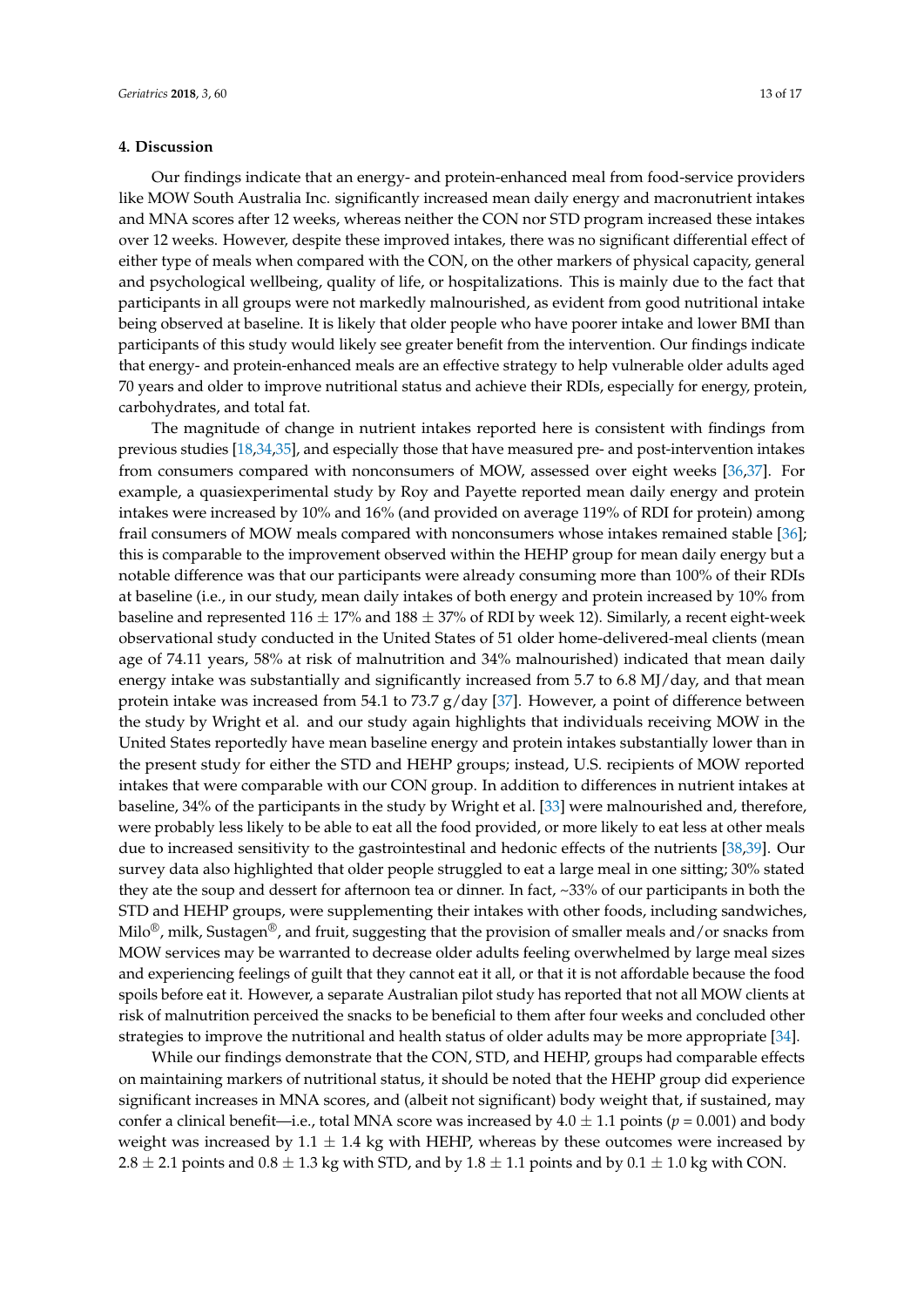Moreover, we found that markers of physical capacity, general and psychological wellbeing, and quality of life remained stable (i.e., they neither improved, nor declined, over the 12-week study) with all treatments. While there is some evidence that the benefits of increased protein intake are only apparent when ~20–30 g of protein is consumed at each main meal, three times per day, or as a protein- and energy-fortified nutritional liquid supplement [\[40,](#page-16-11)[41\]](#page-16-12), rather than as a large dose at a single meal [\[42\]](#page-16-13), it is highly likely that comparable findings between the groups in this study were due, at least in part, to a number of reasons, including: (i) participants in all groups adopting the dietitian's advice of consuming foods that were higher in energy and protein at both their main and midmeal eating occasions (Figure [2\)](#page-8-0); (ii) that all participants were already exceeding their RDIs for both energy and protein at baseline—in fact, protein intakes at baseline for all three groups were already reaching levels of 1.2–1.4 g/kg/day, which is the new level being recommended for older adults by several international expert working committees [\[42\]](#page-16-13); and/or (iii) that for some individuals, a critical nutritional deficiency was not actually overcome (i.e., some individuals, despite reportedly consuming high intakes, are suffering malabsorption issues). Regardless of reason(s), these comparable findings demonstrate dietetic counseling should be an additional offering provided by food-service providers (including MOW South Australia Inc.) given that some older adults and/or their carers require (and value) support from trained health professionals to increase their health knowledge and periodically assess their health and wellbeing.

A recent review has noted that a major limitation of previous research in this area is that many studies do not use random allocation of treatments and/or do not have a control group [\[43\]](#page-16-14). Hence, major strengths of this study were that it used a randomization design to allocate the two meal interventions and it included a control group. Our control consisted of no provision of MOW meals throughout the 12 weeks, plus a one-hour session of dietetics counseling at baseline; dietetic counseling was included to ensure all participants, even the controls who were 'at risk', were as educated about the consequences of malnutrition and how energy and protein rich foods may help mitigate them. However, our data should be viewed circumspectly because it is likely that, over a longer timeframe, dietetics counseling in addition to provision of nutritious meals would have the greatest impact on nutritional status and, hence, health. For example, a nonrandomized intervention study of 355 community-living participants (aged  $76.7 \pm 3.2$  years) demonstrated that nutrition education and counseling, when combined with the provision of meals in either a dining hall or home setting, not only improved nutrition risk scores, but also resulted in more participants "eating two or more meals per day" in home-delivered meals (76% to 81.6%), or "consuming five or more servings of fruit and vegetables" (38% to 41.4%), and reducing "more than three servings of alcohol drinking" in congregate meals group (8.4% to 4.8%) [\[44\]](#page-16-15).

This study had several limitations. Recruitment of participants was only from the Adelaide region of Australia, and the exclusion of individuals diagnosed with dementia and/or depression meant that we ended the pilot research with a small "final" sample size and a cohort who were possibly less sensitive to the effects of treatment. While we had a total of 117 referrals through MOW South Australia Inc. and 25 through other recruitment channels, only 35% of all referrals commenced the study and only 25% completed it. This demonstrates that many community-living older adults perceive their nutritional and health status to be better than it actually is; this notion was also supported by participants' responses to the survey questions. In addition, ~21% of our eligible and allocated participants withdrew from the study within the first few weeks due to deteriorating health or entry into a nursing home, while another 5% withdrew without giving a reason or because they did not like the meal. Reasons for withdrawal at least concur with reasons previously reported by Choi et al., who found that more than 25% withdrew from the MOW food service within the first few weeks due to prolonged hospitalization or placement to nursing home, 15% due to improved health, and 15% due to dissatisfaction with MOW meals [\[45\]](#page-16-16). However, despite using intention-to-treat (based on a customized multiple imputation) analyses for each outcome, it is likely that the 30% dropout rate in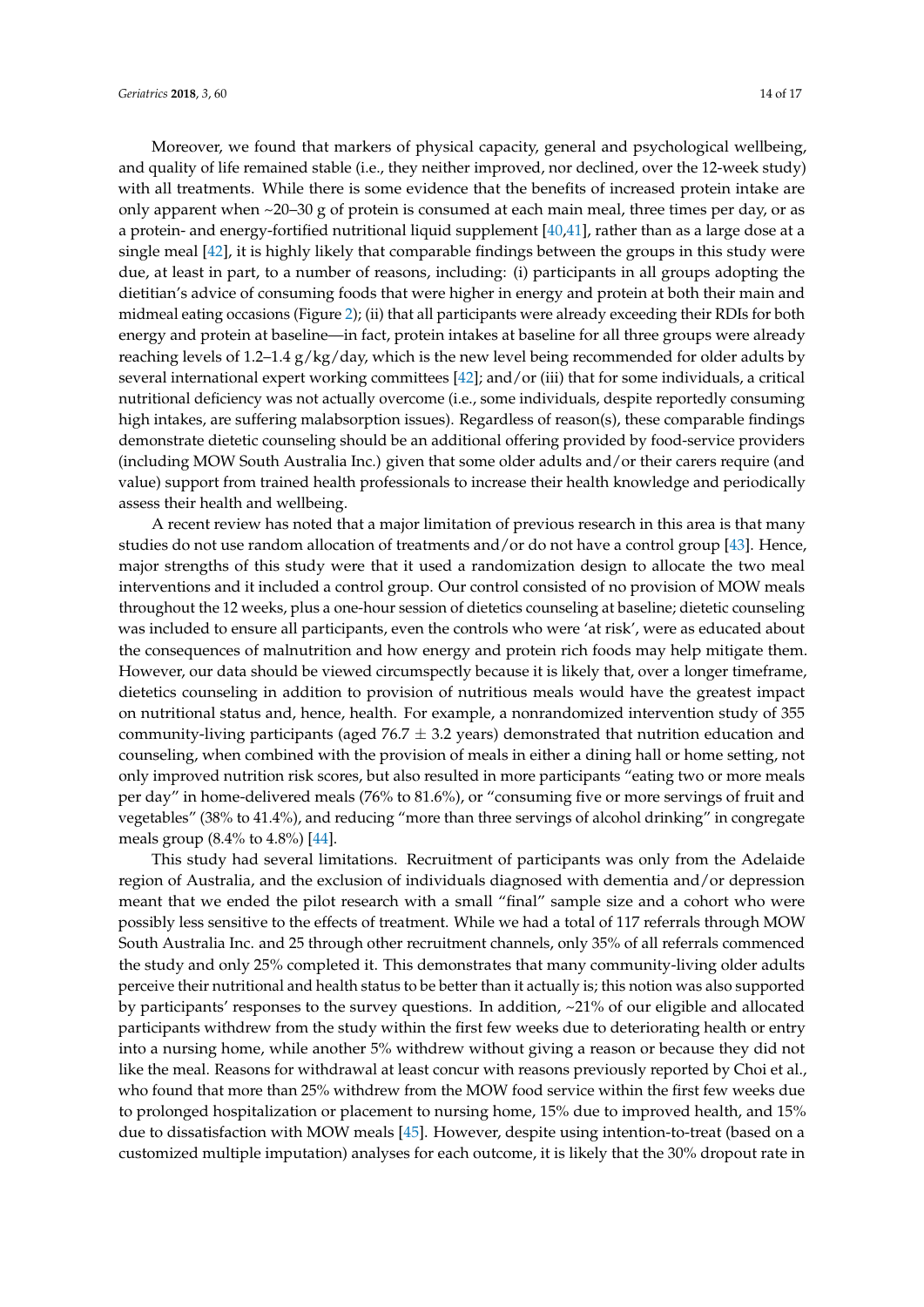the first weeks has caused some bias, particularly for specific micronutrients/trace elements and the number of hospital admissions, length of hospital stay, and falls.

# **5. Conclusions**

This study showed that the HEHP food-service meals increased nutrient intake and improved nutritional status in community-dwelling older people at risk of malnutrition, whereas the control and standard meals did not have this effect. However, there was no significant effect of either type of meal when compared with the CON on the other markers of physical capacity, general and psychological wellbeing, quality of life, or hospitalizations, possibly related to the good nutrient intakes and BMIs of all subjects groups at baseline, and the relatively low subject numbers. Future studies are indicated of older people with poorer intakes and nutritional status than those in this study. Research of a longer duration and with larger numbers of recipients using food services like MOW South Australia Inc. are also needed to determine the cost effectiveness of different types of meals.

**Supplementary Materials:** The following are available online at [http://www.mdpi.com/2308-3417/3/3/60/s1.](http://www.mdpi.com/2308-3417/3/3/60/s1) Table S1: MOW Screening Questions; Table S2: Baseline characteristics of participants according to group allocation  $\hat{}^*$ .

**Author Contributions:** N.L.-M., M.M., R.V., I.C., and S.S. designed the study; T.A., T.U., and N.L.-M. collected the data; T.A., N.L.-M., and K.L. analyzed the data; and T.A., N.L.-M., S.S., I.C., K.L., R.V., and M.M. contributed to writing the manuscript. All authors read and approved the final manuscript.

**Funding:** The skim-milk powder, Beneprotein, and Sustagen Hospital Vanilla flavored powder (Nestlé Australia Ltd, Rhodes, NSW, Australia) were provided by Nestlé Australia, Sydney, Australia. At the time of conducting the research, N.L.M. was supported by a National Health and Medical Research Council of Australia (NHMRC) New Investigator Project Grant (grant 627118, 2010–2014), T.A. by a Postgraduate Scholarship provided by Commerce International Merchant Bankers Berhad Regional Scholarship, and S.S. by Royal Adelaide Hospital Mary Overton and Florey Fellowships.

**Acknowledgments:** We thank Meals on Wheels Inc. South Australia, particularly Leon Holmes, Sharyn Broer, Julie Bonnici, Sharon Pippos, Susan Mitchell, Irene Zitis, Linda MacDonald, Rosslyn Andrews, Rick Coronica, Brenton Dawkins, Marco Staltari, and Nick Purgacz, who assisted the research team design the study, identifying study participants, and provided in kind support to cover the cost of preparing and delivering all meals to study participants. We also thank Nestlé Australia, Sydney, Australia, for providing the skim-milk powder, Beneprotein, and Sustagen Hospital Vanilla flavored powder (Nestlé Australia Ltd, Rhodes, NSW, Australia).

**Conflicts of Interest:** The authors declare no conflict of interest.

## **References**

- <span id="page-14-0"></span>1. Moreira, N.C.F.; Krausch-Hofmann, S.; Matthys, C.; Vereecken, C.; Vanhauwaert, E.; Declercq, A.; Bekkering, G.E.; Duyck, J. Risk factors for malnutrition in older adults: A systematic review of the literature based on longitudinal data. *Adv. Nutr.* **2016**, *7*, 507–522. [\[CrossRef\]](http://dx.doi.org/10.3945/an.115.011254) [\[PubMed\]](http://www.ncbi.nlm.nih.gov/pubmed/27184278)
- <span id="page-14-1"></span>2. Kaiser, M.J.; Bauer, J.M.; Ramsch, C.; Uter, W.; Guigoz, Y.; Cederholm, T.; Thomas, D.R.; Anthony, P.S.; Charlton, K.E.; Maggio, M.; et al. Frequency of malnutrition in older adults: A multinational perspective using the mini nutritional assessment. *J. Am. Geriatr. Soc.* **2010**, *58*, 1734–1738. [\[CrossRef\]](http://dx.doi.org/10.1111/j.1532-5415.2010.03016.x) [\[PubMed\]](http://www.ncbi.nlm.nih.gov/pubmed/20863332)
- <span id="page-14-2"></span>3. Gaskill, D.; Black, L.J.; Isenring, E.A.; Hassall, S.; Sanders, F.; Bauer, J.D. Malnutrition prevalence and nutrition issues in residential aged care facilities. *Australas. J. Ageing* **2008**, *27*, 189–194. [\[CrossRef\]](http://dx.doi.org/10.1111/j.1741-6612.2008.00324.x) [\[PubMed\]](http://www.ncbi.nlm.nih.gov/pubmed/19032620)
- <span id="page-14-3"></span>4. Charlton, K.E.; Nichols, C.; Bowden, S.; Lambert, K.; Barone, L.; Mason, M.; Milosavljevic, M. Older rehabilitation patients are at high risk of malnutrition: Evidence from a large australian database. *J. Nutr. Health Aging* **2010**, *14*, 622–628. [\[CrossRef\]](http://dx.doi.org/10.1007/s12603-010-0307-3) [\[PubMed\]](http://www.ncbi.nlm.nih.gov/pubmed/20922337)
- <span id="page-14-4"></span>5. Rist, G.; Miles, G.; Karimi, L. The presence of malnutrition in community-living older adults receiving home nursing services. *Nutr. Diet.* **2012**, *69*, 46–50. [\[CrossRef\]](http://dx.doi.org/10.1111/j.1747-0080.2011.01572.x)
- <span id="page-14-5"></span>6. Visvanathan, R.; Macintosh, C.; Callary, M.; Penhall, R.; Horowitz, M.; Chapman, I. The nutritional status of 250 older australian recipients of domiciliary care services and its association with outcomes at 12 months. *J. Am. Geriatr. Soc.* **2003**, *51*, 1007–1011. [\[CrossRef\]](http://dx.doi.org/10.1046/j.1365-2389.2003.51317.x) [\[PubMed\]](http://www.ncbi.nlm.nih.gov/pubmed/12834523)
- <span id="page-14-6"></span>7. Correia, M.I.T.D.; Waitzberg, D.L. The impact of malnutrition on morbidity, mortality, length of hospital stay and costs evaluated through a multivariate model analysis. *Clin. Nutr.* **2003**, *22*, 235–239. [\[CrossRef\]](http://dx.doi.org/10.1016/S0261-5614(02)00215-7)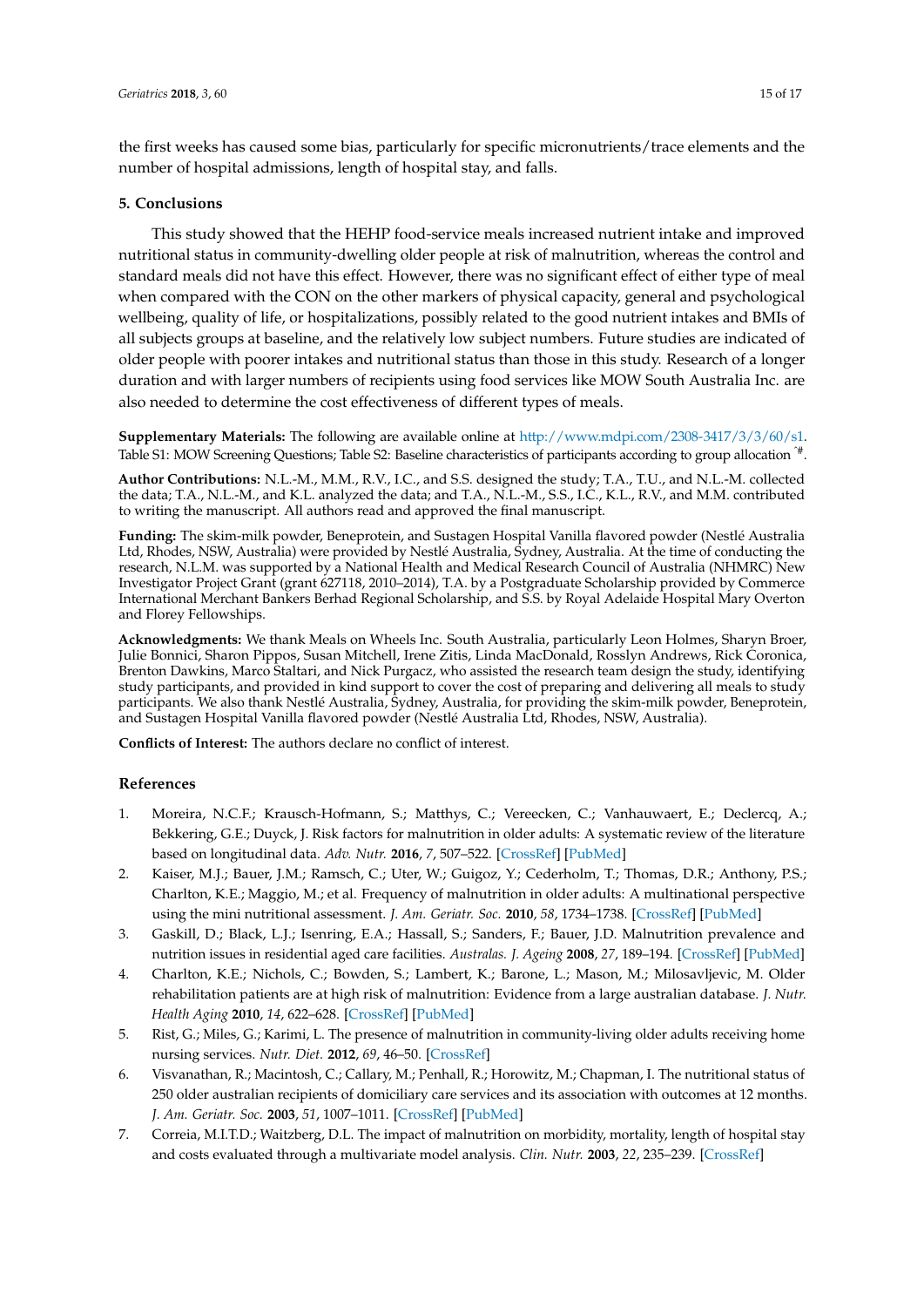- <span id="page-15-0"></span>8. Rahi, B.; Morais, J.A.; Gaudreau, P.; Payette, H.; Shatenstein, B. Energy and protein intakes and their association with a decline in functional capacity among diabetic older adults from the nuage cohort. *Eur. J. Nutr.* **2016**, *55*, 1729–1739. [\[CrossRef\]](http://dx.doi.org/10.1007/s00394-015-0991-1) [\[PubMed\]](http://www.ncbi.nlm.nih.gov/pubmed/26179475)
- <span id="page-15-1"></span>9. Elia, M. *A Report on the Cost of Disease-Relared Malnutrition in England and a Budget Impact Analysis of Implementing the Nice Clinical Guidelines/Quality Standard on Nutritional Support in Adults; National Institute* for Health Research: Melbourn, UK; BAPEN: Redditch, UK, 2015; pp. 8–23.
- 10. Access Econmics Pty Limited. *Cost Benerfit Analysis of an Intervention to Improve the Nutritional Status of Community Dwelling Older Australians*; Access Econmics Pty Limited: Barton, Australia, 2011.
- <span id="page-15-2"></span>11. World Health Organisation (WHO). *Nutrition for Older Persons*; WHO: Geneva, Switzerland, 2017.
- <span id="page-15-3"></span>12. Oppenheimer, M.; Warburton, J. *Meals on Wheels: Building towards a New Social Experiment for Our Times*; Flinders University: Adelaide, Australia, 2014.
- <span id="page-15-4"></span>13. Wells, Y. *Review of Meal Services under the Home and Community Care (HACC) Program: Final Report—Implications for Meal Services in the Commonwealth Home Support Program*; Australian Institute for Primary Care and Ageing, La Trobe University: Melbourne, Australia, 2013.
- <span id="page-15-5"></span>14. Arjuna, T.; Miller, M.; Soenen, S.; Chapman, I.; Visvanathan, R.; Luscombe-Marsh, N.D. Serve size and estimated energy and protein contents of meals prepared by 'meals on wheels' South Australia Inc.: Findings from a meal audit study. *Foods* **2018**, *7*, 26. [\[CrossRef\]](http://dx.doi.org/10.3390/foods7020026) [\[PubMed\]](http://www.ncbi.nlm.nih.gov/pubmed/29461476)
- <span id="page-15-6"></span>15. Pargeter, K.A. Meals on wheels: A nutritional evaluation. In *National Research Institute of Gerontology and Geriatric Medicine*; National Research Institute of Gerontology and Geriatric Medicine: Parkville, Australia, 1986.
- <span id="page-15-7"></span>16. Stuckey, S.J.; Darnton-Hill, I.; Ash, S.; Brand, J.C.; Hain, D.L. Dietary patterns of elderly people living in inner sydney. *Hum. Nutr. Appl. Nutr.* **1984**, *38*, 255–264. [\[PubMed\]](http://www.ncbi.nlm.nih.gov/pubmed/6490393)
- <span id="page-15-8"></span>17. Luscombe-Marsh, N.; Chapman, I.; Visvanathan, R. Hospital admissions in poorly nourished, compared with well-nourished, older south australians receiving 'meals on wheels': Findings from a pilot study. *Australas. J. Ageing* **2014**, *33*, 164–169. [\[CrossRef\]](http://dx.doi.org/10.1111/ajag.12009) [\[PubMed\]](http://www.ncbi.nlm.nih.gov/pubmed/24521421)
- <span id="page-15-9"></span>18. Kretser, A.J.; Voss, T.; Kerr, W.W.; Cavadini, C.; Friedmann, J. Effects of two models of nutritional intervention on homebound older adults at nutritional risk. *J. Am. Diet. Assoc.* **2003**, *103*, 329–336. [\[CrossRef\]](http://dx.doi.org/10.1053/jada.2003.50052) [\[PubMed\]](http://www.ncbi.nlm.nih.gov/pubmed/12616254)
- <span id="page-15-10"></span>19. Schofield, W.N. Predicting basal metabolic rate, new standards and review of previous work. *Hum. Nutr. Clin. Nutr.* **1985**, *39*, 5–41. [\[PubMed\]](http://www.ncbi.nlm.nih.gov/pubmed/4044297)
- <span id="page-15-11"></span>20. National Health and Medical Research Council. Nutrient Reference Values for Australia and New Zealand Including Recommended Dietary Intakes. Available online: <https://www.nrv.gov.au/nutrients> (accessed on 6 July 2015).
- <span id="page-15-12"></span>21. Stote, K.S.; Radecki, S.V.; Moshfegh, A.J.; Ingwersen, L.A.; Baer, D.J. The number of 24 h dietary recalls using the us department of agriculture's automated multiple-pass method required to estimate nutrient intake in overweight and obese adults. *Public Health Nutr.* **2011**, *14*, 1736–1742. [\[CrossRef\]](http://dx.doi.org/10.1017/S1368980011000358) [\[PubMed\]](http://www.ncbi.nlm.nih.gov/pubmed/21414246)
- <span id="page-15-13"></span>22. Moshfegh, A.J.; Rhodes, D.G.; Baer, D.J.; Murayi, T.; Clemens, J.C.; Rumpler, W.V.; Paul, D.R.; Sebastian, R.S.; Kuczynski, K.J.; Ingwersen, L.A.; et al. The us department of agriculture automated multiple-pass method reduces bias in the collection of energy intakes. *Am. J. Clin. Nutr.* **2008**, *88*, 324–332. [\[CrossRef\]](http://dx.doi.org/10.1093/ajcn/88.2.324) [\[PubMed\]](http://www.ncbi.nlm.nih.gov/pubmed/18689367)
- <span id="page-15-14"></span>23. Guigoz, Y.; Vellas, B.; Garry, P.J. Mini nutritional assessment: A practical assessment tool for grading the nutritional state of elderly patients. *Facts Res. Gerontol.* **1994**, *4*, 15–59.
- <span id="page-15-15"></span>24. Wilson, M.M.; Thomas, D.R.; Rubenstein, L.Z.; Chibnall, J.T.; Anderson, S.; Baxi, A.; Diebold, M.R.; Morley, J.E. Appetite assessment: Simple appetite questionnaire predicts weight loss in community-dwelling adults and nursing home residents. *Am. J. Clin. Nutr.* **2005**, *82*, 1074–1081. [\[CrossRef\]](http://dx.doi.org/10.1093/ajcn/82.5.1074) [\[PubMed\]](http://www.ncbi.nlm.nih.gov/pubmed/16280441)
- <span id="page-15-16"></span>25. Guralnik, J.M.; Simonsick, E.M.; Ferrucci, L.; Glynn, R.J.; Berkman, L.F.; Blazer, D.G.; Scherr, P.A.; Wallace, R.B. A short physical performance battery assessing lower extremity function: Association with self-reported disability and prediction of mortality and nursing home admission. *J. Gerontol.* **1994**, *49*, M85–M94. [\[CrossRef\]](http://dx.doi.org/10.1093/geronj/49.2.M85) [\[PubMed\]](http://www.ncbi.nlm.nih.gov/pubmed/8126356)
- 26. Bowden, M.G.; Behrman, A.L. Step activity monitor: Accuracy and test-retest reliability in persons with incomplete spinal cord injury. *J. Rehabil. Res. Dev.* **2007**, *44*, 355–362. [\[CrossRef\]](http://dx.doi.org/10.1682/JRRD.2006.03.0033) [\[PubMed\]](http://www.ncbi.nlm.nih.gov/pubmed/18247232)
- <span id="page-15-17"></span>27. Fried, L.P.; Tangen, C.M.; Walston, J.; Newman, A.B.; Hirsch, C.; Gottdiener, J.; Seeman, T.; Tracy, R.; Kop, W.J.; Burke, G.; et al. Frailty in older adults: Evidence for a phenotype. *J. Gerontol. A Biol. Sci. Med. Sci.* **2001**, *56*, M146–M156. [\[CrossRef\]](http://dx.doi.org/10.1093/gerona/56.3.M146) [\[PubMed\]](http://www.ncbi.nlm.nih.gov/pubmed/11253156)
- <span id="page-15-18"></span>28. Hawthorne, G.; Richardson, J.; Osborne, R. The assessment of quality of life (aqol) instrument: A psychometric measure of health-related quality of life. *Qual. Life Res.* **1999**, *8*, 209–224. [\[CrossRef\]](http://dx.doi.org/10.1023/A:1008815005736) [\[PubMed\]](http://www.ncbi.nlm.nih.gov/pubmed/10472152)